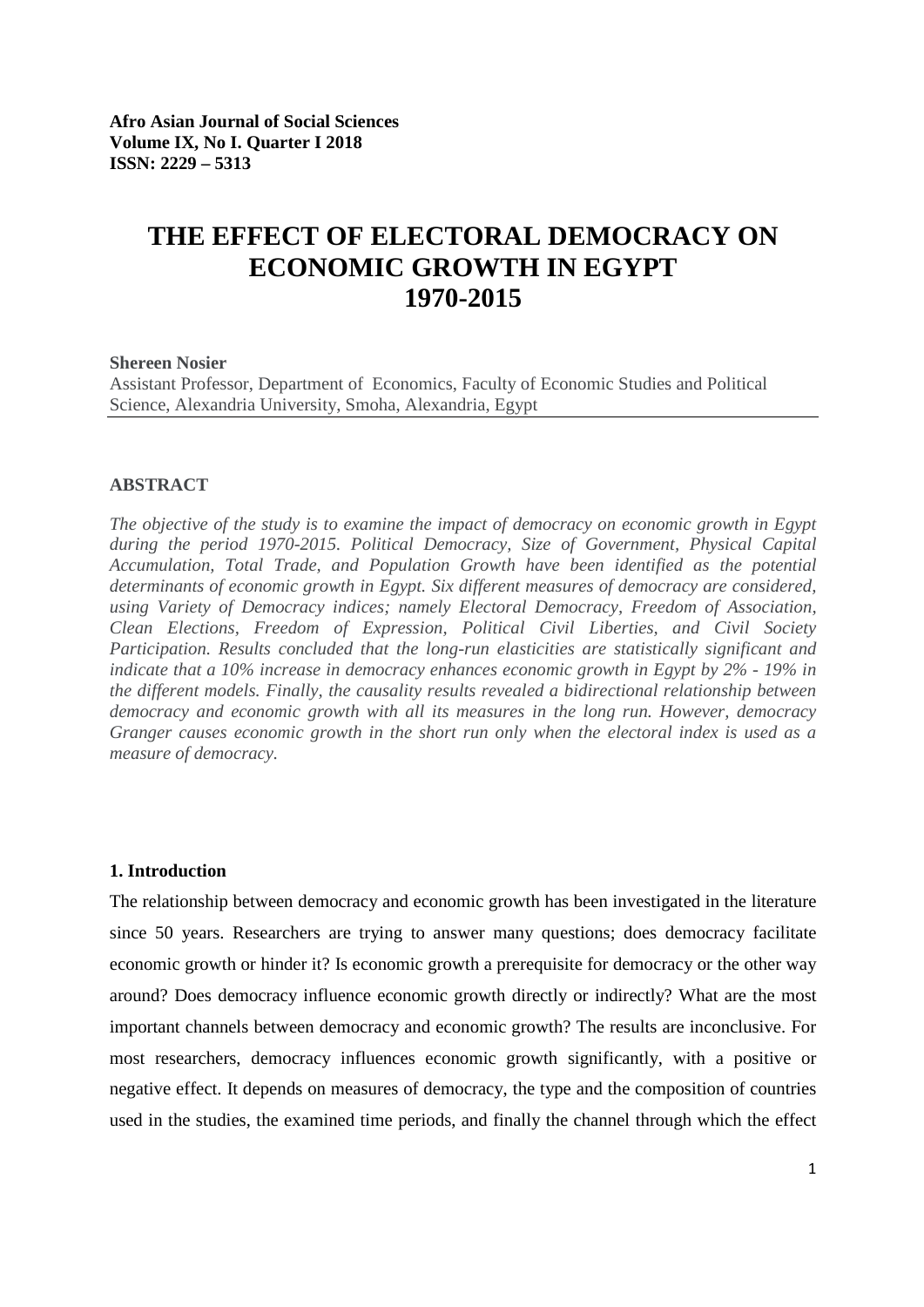of democracy transfers to economic growth. Physical capital accumulation, government size, trade openness, population growth, human capital, income inequality, political instability, corruption, fiscal deficit, and inflation are the most important channels.

The main purpose of this paper is to investigate the impact of democracy on economic growth in Egypt for the period 1970-2015 using the time-series co-integration approach. This objective can be obtained through achieving the following sub-purposes. First, the long-run relationship between democracy and economic growth in Egypt has been identified over the period of the study. The long-run and short-run effects of democracy on economic growth have been estimated simultaneously; determining the speed of adjustment from the short-run disequilibrium to the long-run equilibrium. Finally, the Granger causal relationship between economic growth and democracy has been examined in Egypt.

The remainder of the paper is organized in six sections. Section 2 gives a literature review of the relationship between democracy and economic growth worldwide. The description of the adopted models and the specification of the variables are explained in Section 3. The adopted methodology is illustrated in Section 4. The results are reported, evaluated and explained in Section 5. Finally, Section 6 summarizes and draws conclusions and directions for future research.

## **1. Literature Review**

By surveying the literature, we can distinguish three conflicting results about the significance and direction of the effect of democracy on economic growth, indicating that there is no consensus on this relationship.

Many researchers validate the development theories and the compatibility hypothesis (Goodin, 1979; Hibbs, 1973; Marsh, 1979; McCord, 1965), indicating that democracy fosters economic growth in the long run. (Acemoglu, et al., 2014) confirm that democratizations increase income per capita by about 20% in the long run. In addition,(Gerring, et al., 2005) apply their study on a panel of 180 countries across the world from 1950 to 2000 and conclude that when democracy is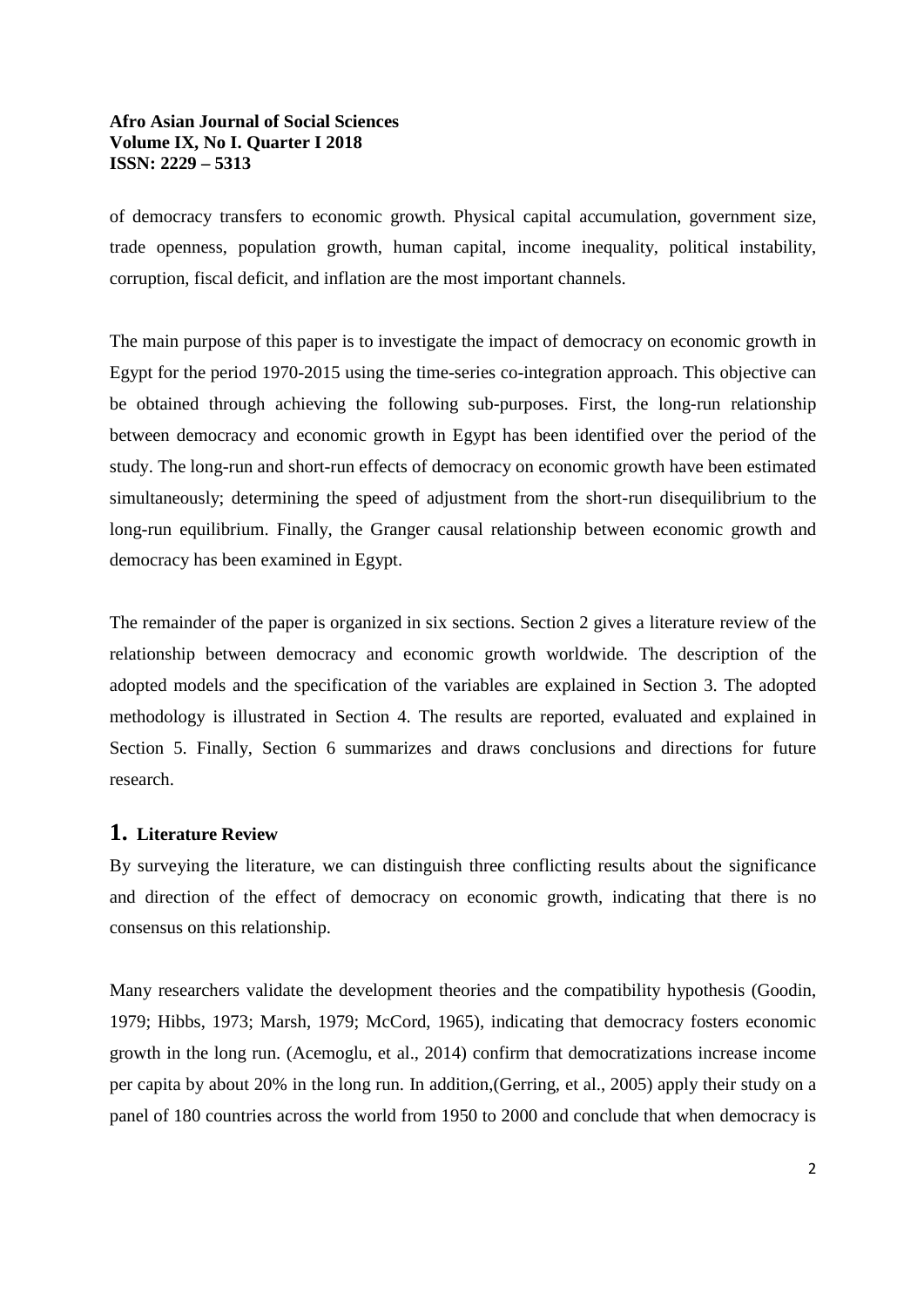measured as a stock variable, it has a strong positive effect on economic growth regardless of the specification of the growth equation.

The supporters of democracy argue that rulers are potential looters (Harrington, 1992) and democratic regime can act to constrain them. Democracy fosters higher political rights and civil liberties, which enhance the motivation of citizens for work and invest, hence stimulating economic growth. Finally,(Bhagwati, 1995) argues that democracies rarely engage in military conflicts with each other, which encourages peace and stability, and thus promotes economic growth (Doucouliagos&Ulubasoglu, 2006).

In contrast, a negative and significant effect of democracy on economic growth is detected in some studies, validating the conflict hypothesis (Andreski, 1968; Apter, 1965; Chirot, 1977; De Schweinitz, 1964; Huntington, 1987; Rao, 1985) and indicating that democracy hinders economic growth. (Rachdi&Saidi, 2015) used a sample of 17 MENA countries and found that democracy has a robust and negative impact on growth.

The advocates for the conflict hypothesis discuss that democracies have weak political institutions, working to achieve the popular demands at the expense of profitable and effective investments. Autocratic regimes are easier to take strict economic policies, which are required for economic growth even if at the expense of the poor. Firm decisions can be implemented to prevent the social instabilities due to ethnic, religious, and class struggles. In general, developing countries in today's world cannot achieve rapid economic growth through a democratic framework and they have to face the dilemma of choosing to pursue either economic growth or democratic development, but not both simultaneously. Overall, this view implies that political democracy is a luxury good that cannot be afforded by Third World countries (Doucouliagos&Ulubasoglu, 2006).

Finally,(Przeworski&Limongi, 1993; Sirowi&Inkeles, 1990) review many studies, and conclude that democracy has an economically small and statistically insignificant effect on economic growth. In addition,(Narayan, et al., 2011) study a panel of 30 Sub Saharan African countries,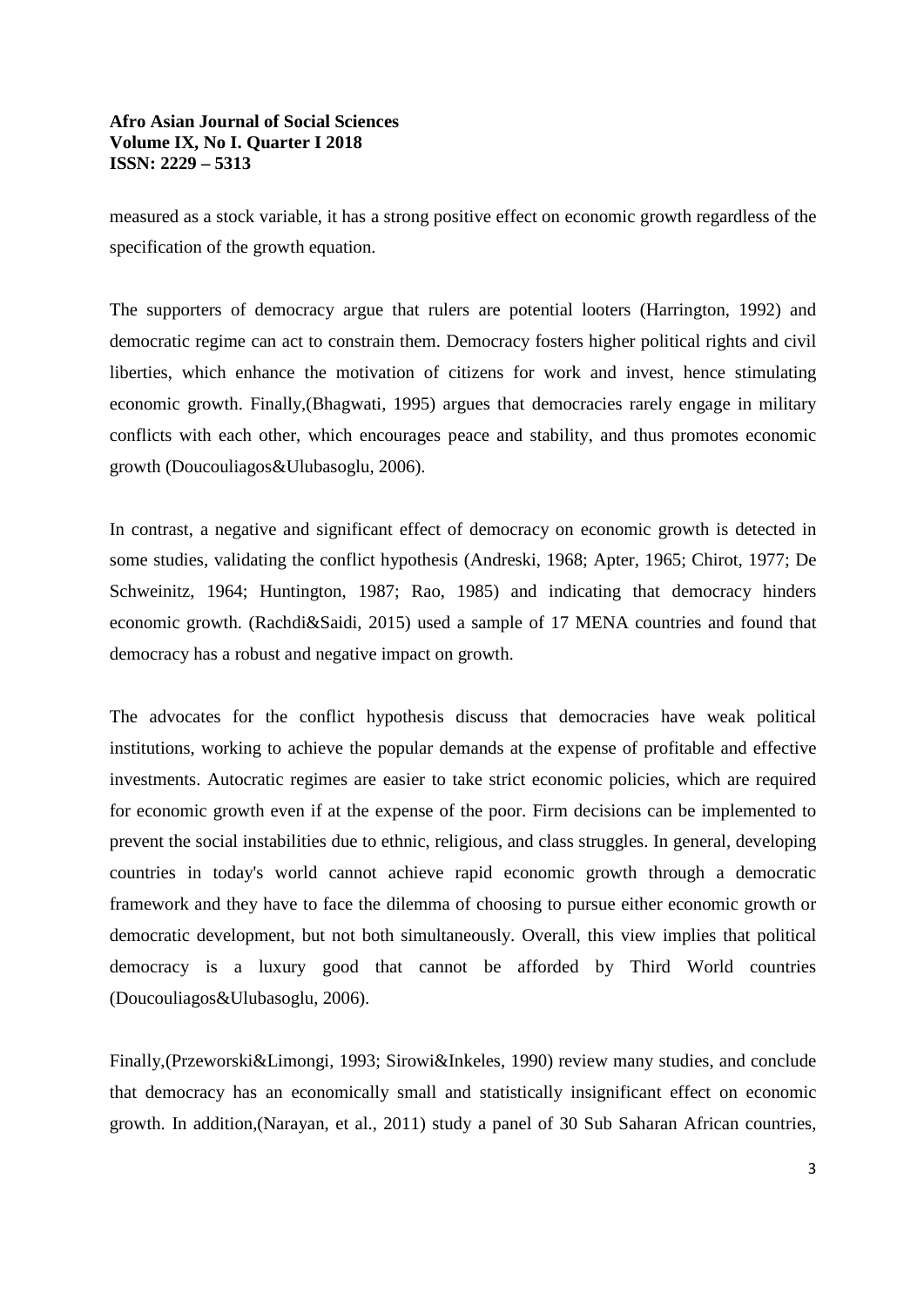and provide the same results for most of the countries. At the same time,(Acemoglu, et al., 2001; Hall & Jones, 1999) detect a strong relationship between the quality of institutions and long-term economic growth. The latter finding, together with the insignificant effect of democracy on growth, supports the skeptical hypothesis (Pye, 1966), which indicates that there is no systematic relationship between democracy and economic growth. The effectiveness of policies implementation, the stability of the regime, and the successful leadership that can effectively adapt to rapidly changing in technical and market conditions are more important for growth (Doucouliagos&Ulubasoglu, 2006).

Another trend in economic growth/democracy literature indicates that the direct effect of democracy on economic growth can be weak or insignificant; however, the indirect effect is remarkable and significant. Therefore, the estimation of this indirect effect is the main target for them. To achieve this, researchers decompose the total effect of democracy on growth into its different components; mainly human capital, physical capital accumulation, income distribution, political stability, among others (Alesina, et al., 1996; Baum & Lake, 2003; Sturm & de Haan, 2001).

(Baum & Lake, 2003) use a sample of 128 countries worldwide, and conclude that democracy has no statistically significant direct effect on growth. Rather, there are significant indirect effects of democracy on growth through increased life expectancy in poor countries and increased secondary education in non-poor countries. Moreover,(Acemoglu, et al., 2014) proclaimed that long-run Gross Domestic Product (GDP) increases by about 20 - 25% in the 25 years following democratization of 175 countries over the period from 1960 up to 2010. This increase is due to several factors; mainly economic reforms, greater investment in primary schooling and better health, greater physical investment, greater taxation and public good provision, and lower social unrest. Finally,(Tavares &Wacziarg, 2001) apply their model on a panel of 65 industrial and developing countries from 1970 to 1989. They concluded that democracy fosters growth by improving the accumulation of human capital, and lowering income inequality. On the other hand, democracy hinders growth by reducing the rate of physical capital accumulation and, less robustly, by raising the ratio of government consumption to GDP.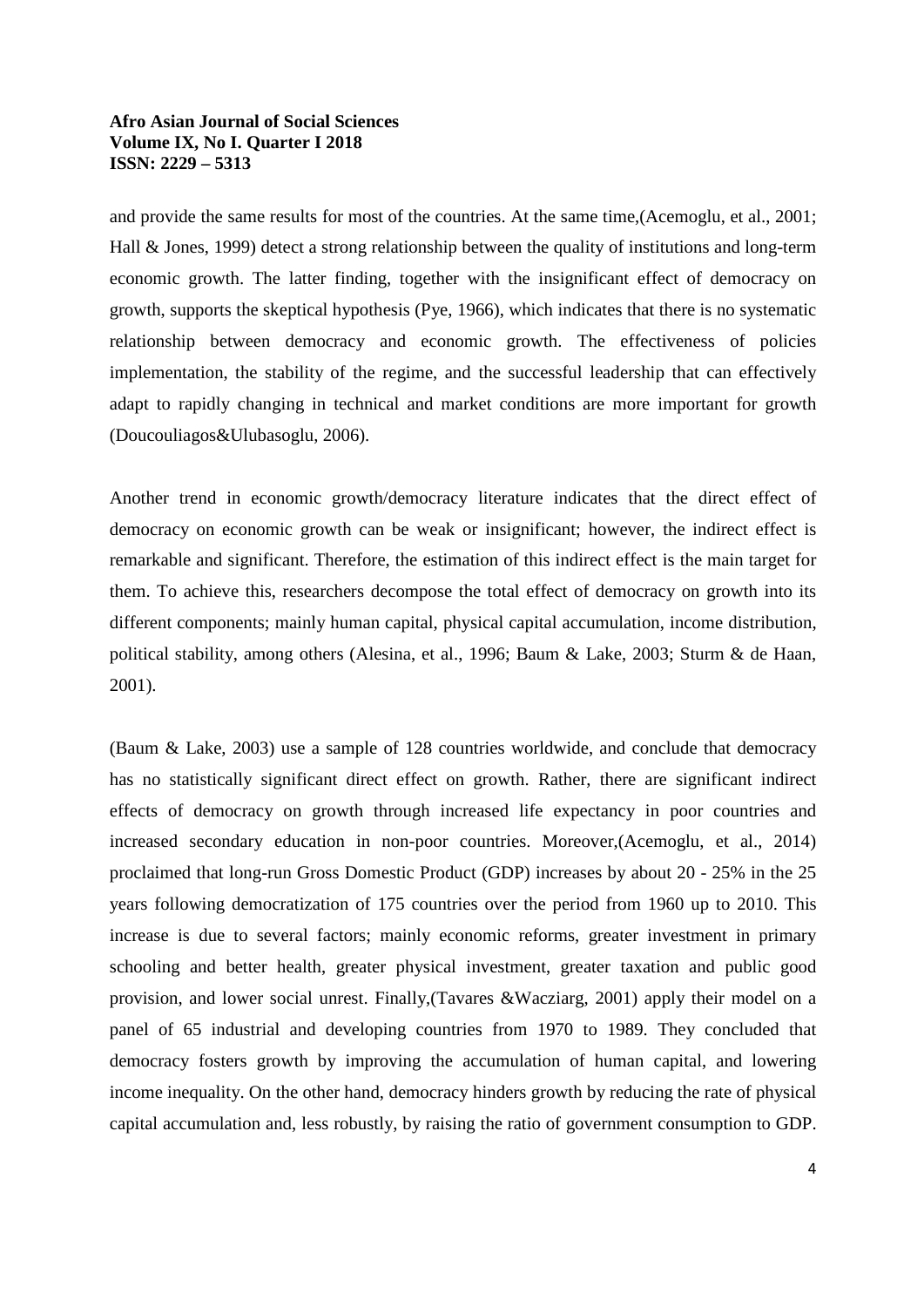When summing up the effects of democracy on growth, the negative effect through physical investment dominates, and the overall effect of democracy on economic growth is moderately negative.

Measuring the direction of Granger causality relationship between democracy and economic growth is of great importance and has been the focus of several papers. (Gasiorowski, 2000;Heo& Tan, 2001; Narayan, et al., 2011) provided an empirical evidence for a unidirectional relationship between democracy and economic growth. They concluded that democracy Granger causes economic growth in 49 underdeveloped countries (968-1991), 10 out of 32 developing countries (1950-1982), and for just two-out of 30 Sub Saharan Africa countries (1972-2001), respectively.

On the other hand,(Narayan, et al., 2011) reveals evidence reinforcing theLipset hypothesis, since economic growth is prerequisite for democracy and fosters it in the long run in Botswana, Niger and Chad out of 30 Sub Saharan African countries. In addition,(Djezou, 2014) proclaims a unidirectional relationship running from economic growth to democracy in Côte d'Ivoire from 1960 to 2012.

(Narayan, et al., 2011) revealed long-run Granger neutrality between the two variables for the vast majority of the sample. (Heo& Tan, 2001) confirms the skeptical hypothesis as well in other eight developing countries.

Finally, feedback relationship between democracy and economic growth has been found in the empirical results of (Baklouti&Boujelbene,2016).They have come to the conclusion that a bidirectional causal relationship appears to persist between democracy and economic growth in 12 MENA countries over the period from 1998 to 2011. Moreover, three countries among 32 developing countries in (Heo& Tan, 2001) proved this dual causality between democracy and economic growth.(Ray & Ray, 2011) suggest that there is a long-run mutual causality between economic growth and democracy in India over the period from 1980/81 to 2009/10.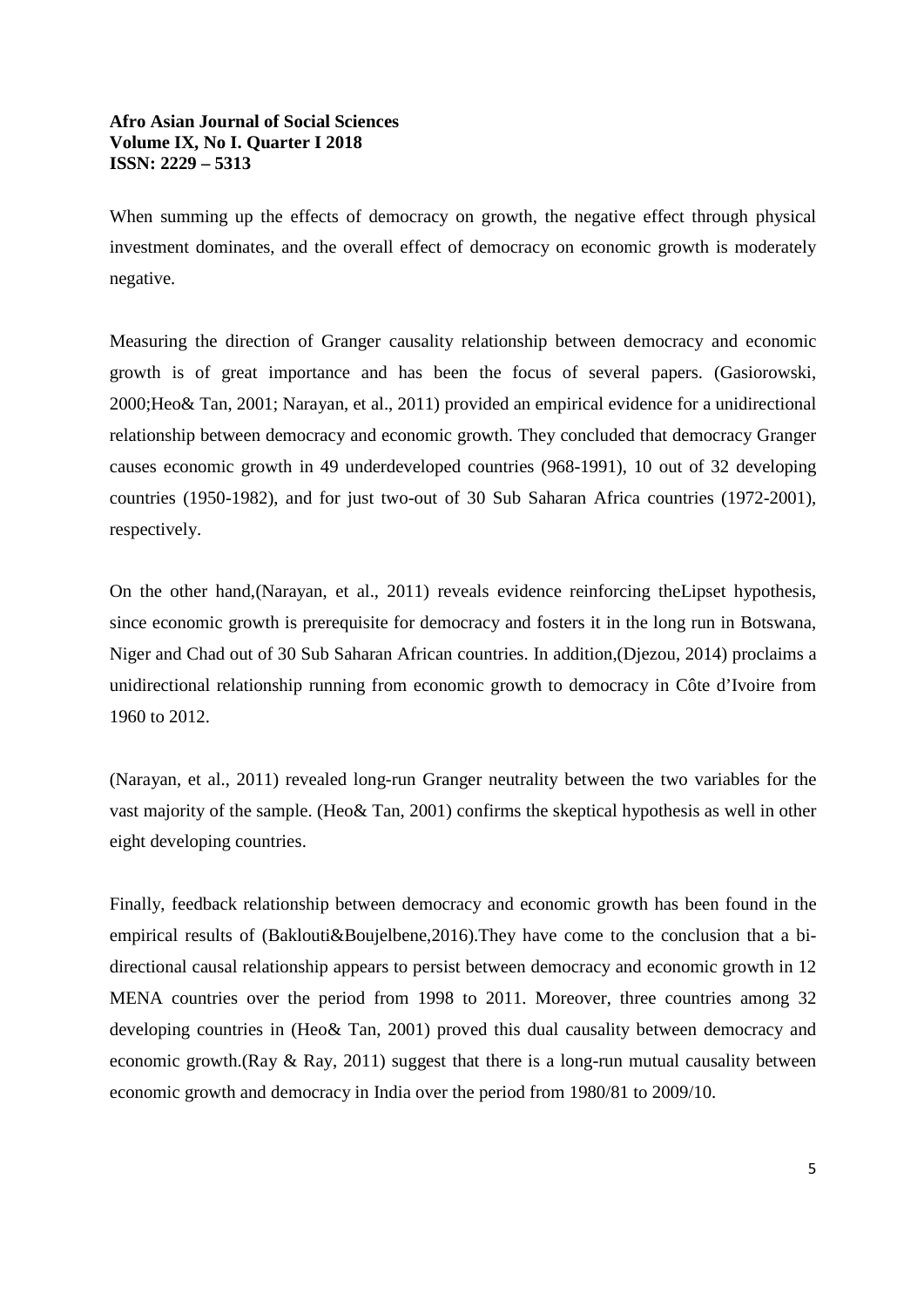While the previous studies contribute considerably to knowledge in the area of economic growth/democracy models, there is limited coverage of the literature on some aspects. Egypt is not considered adequately as a focus area of the relationship between growth and democracy. In addition, the measures of democracy in the literature are partial and not comprehensive, thus they do not reflect the different aspects of democracy. This paper uses a comprehensive measure of democracy; Varieties of Democracy index (V-DEM). In V-DEM index, the democracy is measured widely and precisely. Moreover, instead of only considering the effect of democracy as a whole on economic growth, this work examines various sub-indices and sub components. Determining which component of democracy is more significant and responsible for economic growth is in the focus of this paper, which is expected to be of great value for policy makers. Finally, rigorous econometric techniques are strongly recommended to improve the results of the estimation. This study attempts to address this matter and use the ARDL model to estimate the long-run and short-run relationship between democracy and economic growth simultaneously, and determine the speed of adjustment to the equilibrium, which is rarely used in economic growth/democracy literature. Moreover, the study examines the Granger causal links between the variables via the ARDL framework.

# **2. Model Specification**

To estimate the direct effect of democracy on economic growth, we control for other factors, which affect economic growth and work as potential channels between democracy and economic growth, in the estimated equation. Therefore, the estimated parameter of democracy represents the direct effect of democracy on economic growth assuming that other included factors are constant. We specified a time series model to estimate economic growth in Egypt over the period from 1970 to 2015 (T=1, 2… 46 year).

Following the theory and literature, and taking into account the important channels between democracy and economic growth, the following factors are identified as potential explanatory variables to study economic growth in Egypt: government size (GZ), total trade (TR), gross fixed capital formation (GFC), population growth (POPG) and democracy (DEM). The researcher tried to include the human capital as an important determinant of economic growth in Egypt, but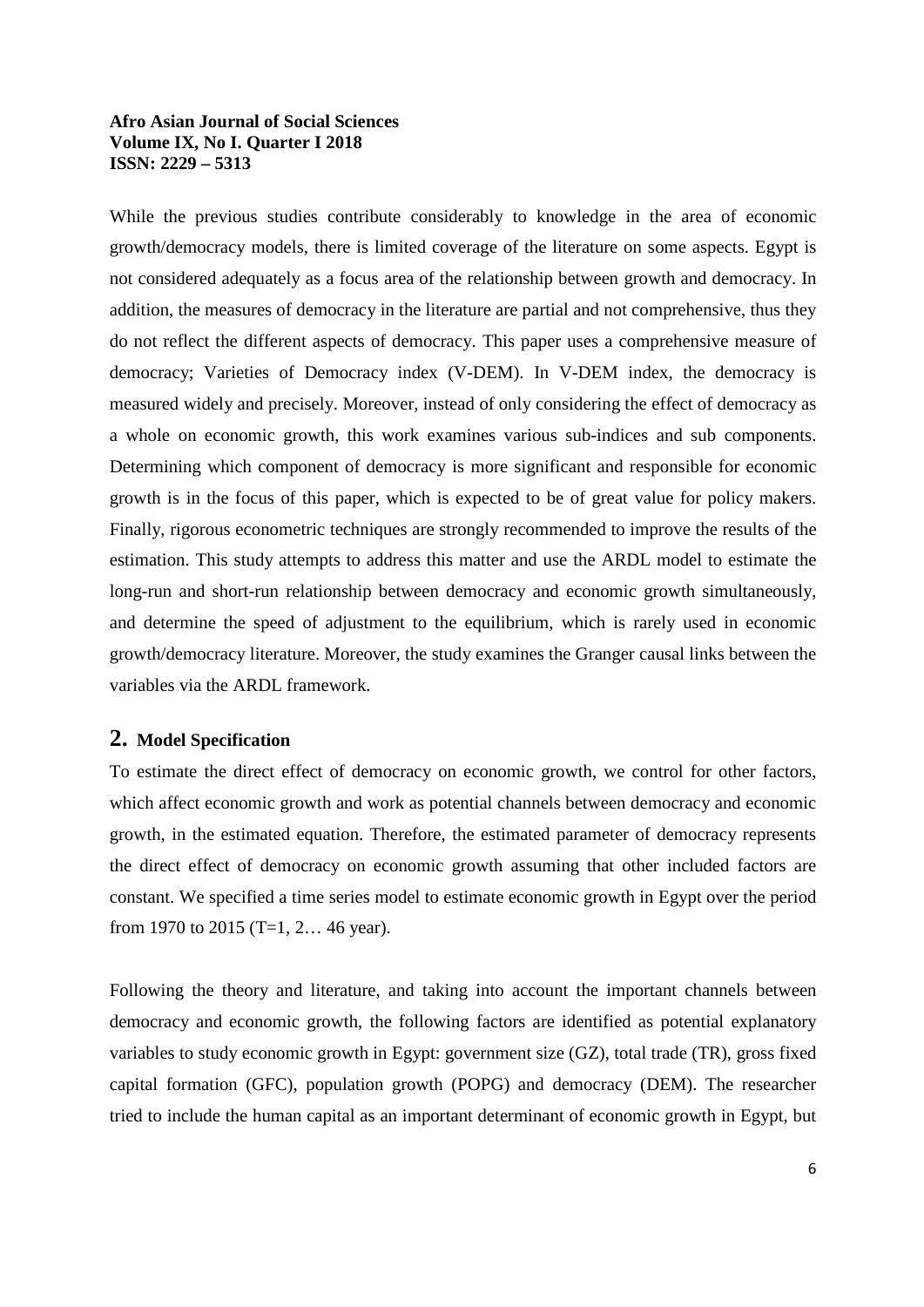endogeneity has occurred which affected the accuracy of the results. This can be assured by (Tavares &Wacziarg, 2001).

All the data, except for the democracy indicators, are collected from the World Bank, 2016. The measure for democracy considered in this work is obtained from the V-DEM index, constructed by the V-DEM institute, University of Gothenburg. The V-DEM indices contain data about 174 countries worldwide, over the period from  $1900 - 2016$ . It consists of five main indices; mainly electoral democracy, liberal democracy, deliberative democracy, egalitarian democracy and participatory democracy, in addition to 39 mid-level democracy indices, and many indicators for each index (Coppedge, et al.,2016). In this paper, the effect of specific indices and indicators of democracy on economic growth in Egypt is examined. We measure democracy by the electoral index (PDEM), as well as its main indicators separately; mainly freedom of association index (FRSS), clean elections index (FAIR), freedom of expression index (FREE) and political civil liberties index (PCL). In addition, the effect of civil society participation index (CSP) is also examined as important component of participatory democracy index.

Our analysis is based on the following power regression equation:

# 

where  $=1,2,...,46$  (1970-2015), *A* intercept,  $\beta_s$  estimated coefficients,  $u_t$ residuals.Double-logarithm transformation is essential for transferring the variables into the linear form as follows.

## $LNGDPG<sub>t</sub> = \beta_0 + \beta_1 LNGZ_t + \beta_2 LNTR_t + \beta_3 LNGFC_t + \beta_4 LNPOPG_t + \beta_5 LNDEM_t + u_t \dots$  (2)

The natural logarithm transformation is helpful to obtain the normal distribution of the data. The estimated parameters in this form are the elasticities and the difference in logs approximates the growth rates, so the results will be interesting and easy to interpret.

From the previous discussion, six models are studied in this paper, each model represents different measure of democracy over the period of the study. This is to examine the effect of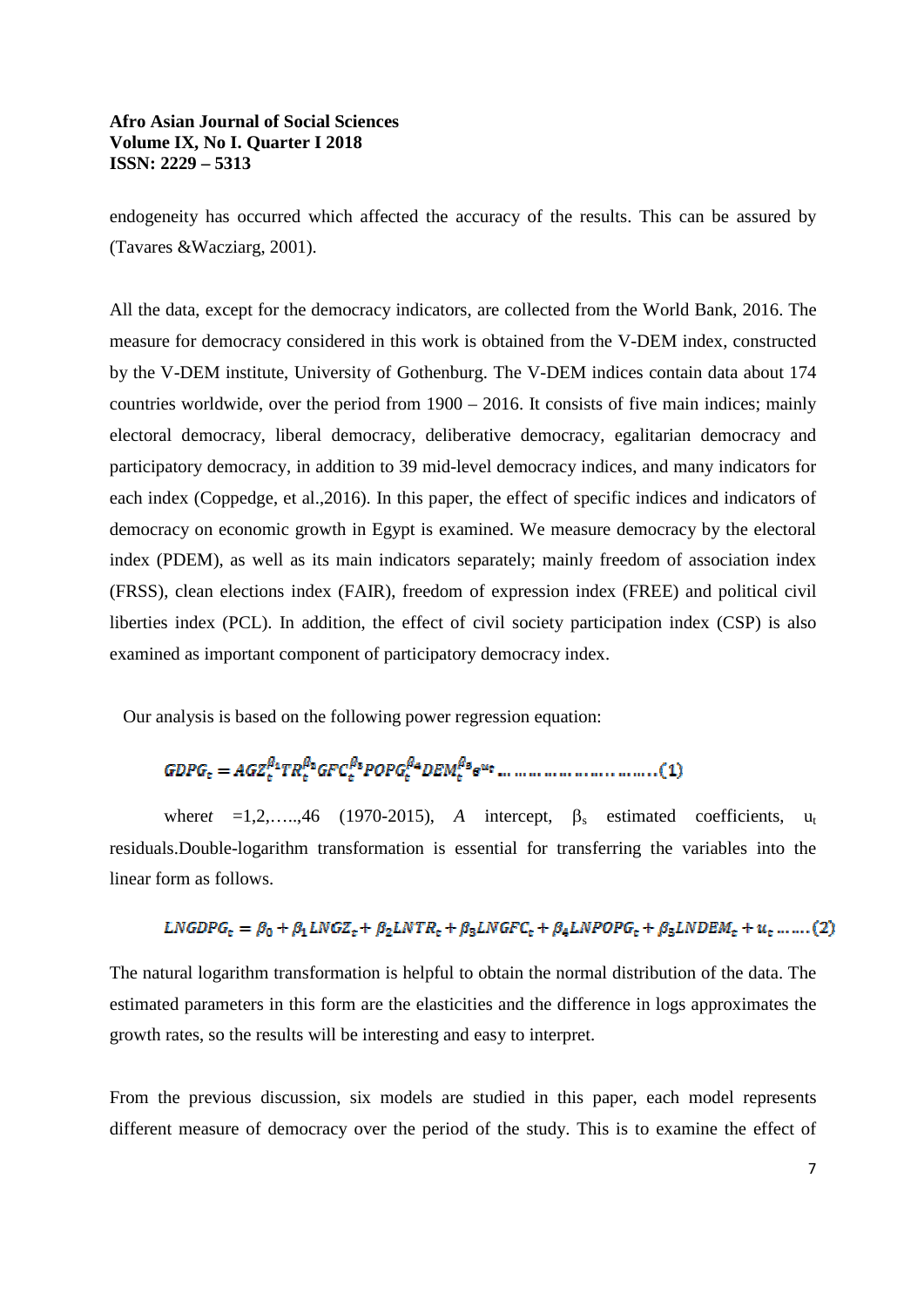specific indicators of democracy on economic growth in Egypt. LNGDP $G_t$  is the natural log of economic growth for Egypt in period  $t$ , LNGZ<sub>t</sub> is the natural log of government size, LNTR<sub>t</sub> is the natural log of total trade,  $LMGFC_t$  is the natural log of gross fixed capital formation,  $LNPOPG_t$  is the natural log of population growth, and  $LNDEM_t$  is the natural log of democracy index, which is represented by six different indices; mainly  $LNPDEM_t$ ,  $LNFRSS_t$ ,  $LNFAIR_t$ , LNFREE<sub>t</sub>, LNPCL<sub>t</sub> and LNCSP<sub>t</sub>. Finally,  $u_t$  is an error term.  $\beta_0$ ,  $\beta_1$ ,  $\beta_2$ ,  $\beta_3$ ,  $\beta_4$ ,  $\beta_5$  are the parameters to be estimated, and according to the theory, it is expected that:  $\beta_1 > 0$ ,  $\beta_2 > 0$ ,  $\beta_3 > 0$ ,  $β<sub>4</sub> < 0, β<sub>5</sub> > 0.$ 

## **3. Methodology**

Until the beginning of the 1990s, static regression dominated the literature. It assumed that all the variables in the model are stationary. It has been proved from the literature that the macroeconomic data are mostly non-stationary; therefore, the OLS estimator does not produce reliable estimates and the regression tends to be spurious. Researchers use differenced variables in the model to obtain stationary variables, but in this case important information related to the long-run analysis is lost.

The co-integration approach is very attractive since it retains the long-run relations and obtains highly consistent parameters in the long run (Stock, 1987). Moreover, the associated ECM estimates the short-run dynamics relations; in addition, the speed of adjustment toward the longrun equilibrium can be measured. However, there are integration and co-integration restrictions that the models have to overcome in order to apply this approach.The Augmented Dickey-Fuller (ADF) test (Dickey & Fuller, 1979) and the Phillips-Perron (PP) (Phillips &Perron, 1988) are usedfirst to examine the stationarity status of the variables in the different models. (Pesaran, et al., 2001) proposed the ARDL approach of co-integration which can be applied and yields consistent estimates of the long-run parameters irrespective of whether the underlying variables are *I*(0), or *I*(1), or a combination of them. In addition, the ARDL approach permits different number of lags for each regressor to capture the DGP in a general to specific framework (Feridun, 2009). The Monte Carlo results indicate that the ARDL approach works properly even when the model has endogenous regressors. Finally, the error terms in the co-integration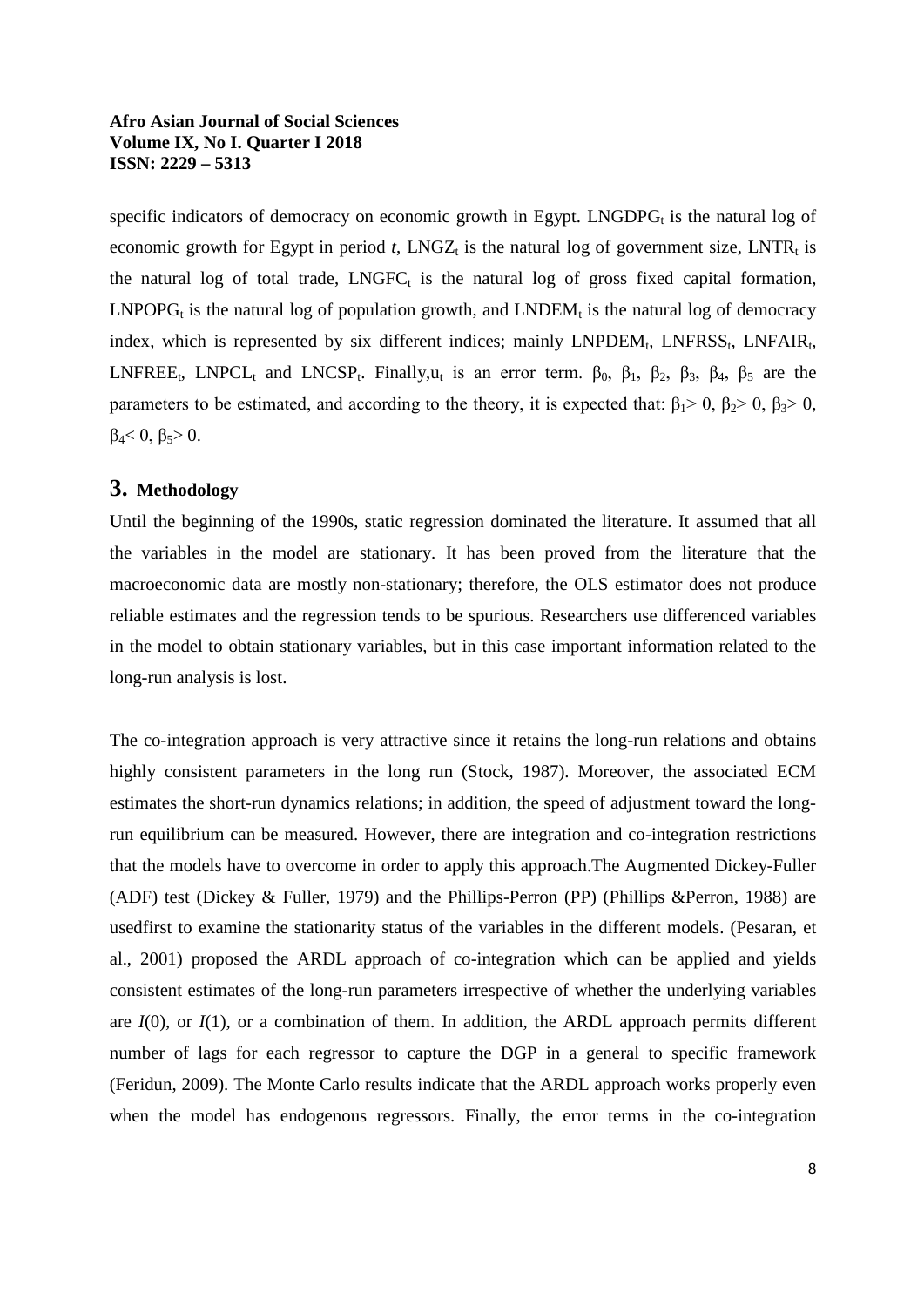equation are IID; the standard errors of the estimated elasticities are standard normal, therefore the standard critical values can be used and the diagnostic tests can be performed to evaluate the statistical performance of the models (Song, et al., 2008).

The ARDL approach involves several steps. First, the optimal number of lags for all level variables is selected, using the appropriate information criteria, mainly Akaike Information Criterion (AIC) and Schwartz Information Criterion (SIC).The second step is the bounds test, which involves estimating the Conditional Unrestricted Error Correction Model (UECM) to test for the existence of a long-run steady state relationship between the dependent variable and all the explanatory variables. Then, we can proceed to estimate the UECM (p, q, m, n, s, v) as in Equation (5).

$$
\Delta LNGDPG_{t} = \sigma_{0} + \sum_{i=1}^{p-1} \sigma_{ii} \Delta LNGDPG_{t-i} + \sum_{i=0}^{q-1} \sigma_{2i} \Delta LNGZ_{t-i} + \sum_{i=0}^{m-1} \sigma_{3i} \Delta LNTR_{t-i} + \sum_{i=0}^{m-1} \sigma_{4i} \Delta LNGFC_{t-i} + \sum_{i=0}^{q-1} \sigma_{5i} \Delta LNPOPG_{t-i} + \sum_{i=0}^{p-1} \sigma_{6i} \Delta LNDEM_{t-i} + \gamma_{1} LNGDPG_{t-1} + \gamma_{2} LNGZ_{t-1} + \gamma_{3} LNTR_{t-1} + \gamma_{4} LNGFC_{t-1} + \gamma_{5} LNPOPG_{t-1} + \gamma_{6} LNDEM_{t-1} + \epsilon_{t} ....(5)
$$

where p, q, m, n, s, v are the optimal lags of level of the regressorsLNGDPG<sub>t</sub>, LNGZ<sub>t</sub>, LNTR<sub>t</sub>, LNGFC<sub>t</sub>, LNPOPG<sub>t</sub>and LNDEM<sub>t</sub>respectively,  $\Delta$  is the first difference operator, and  $\sigma_0$  is a drift component. The left hand side of Equation (5) is the natural log of economic growth  $(LNGDPG_t)$ . The right hand side of the equation represents the explanatory variables in one lag in level, and in differences with the optimal lags for each variable;  $LNDEM_t$  represents five different measures of democracy in Egypt in five models. The parameters  $\sigma_{si}$  correspond to the short-run relations, whereas  $\gamma_s$  correspond to the long-run relations;  $\epsilon_r$  is random errors.

The Wald or F-statistic is used to test the joint significance of lagged levels of the variables in the UECM, and determine the existence of the long-run equilibrium under the null hypothesis of no co-integration  $(H_0: \gamma_1 = \gamma_2 = \gamma_3 = \gamma_4 = \gamma_5 = \gamma_6 = 0)$  against the alternative that a longrun relation exists  $(H_1: \gamma_1 \neq \gamma_2 \neq \gamma_3 \neq \gamma_4 \neq \gamma_5 \neq \gamma_6 \neq 0)$  in Equation (5). However, as discussed by (Pesaran, et al., 2001), both statistics have no standard distribution, irrespective of whether the regressors are purely *I*(0), purely *I*(1) or mutually co-integrated. Therefore, (Pesaran,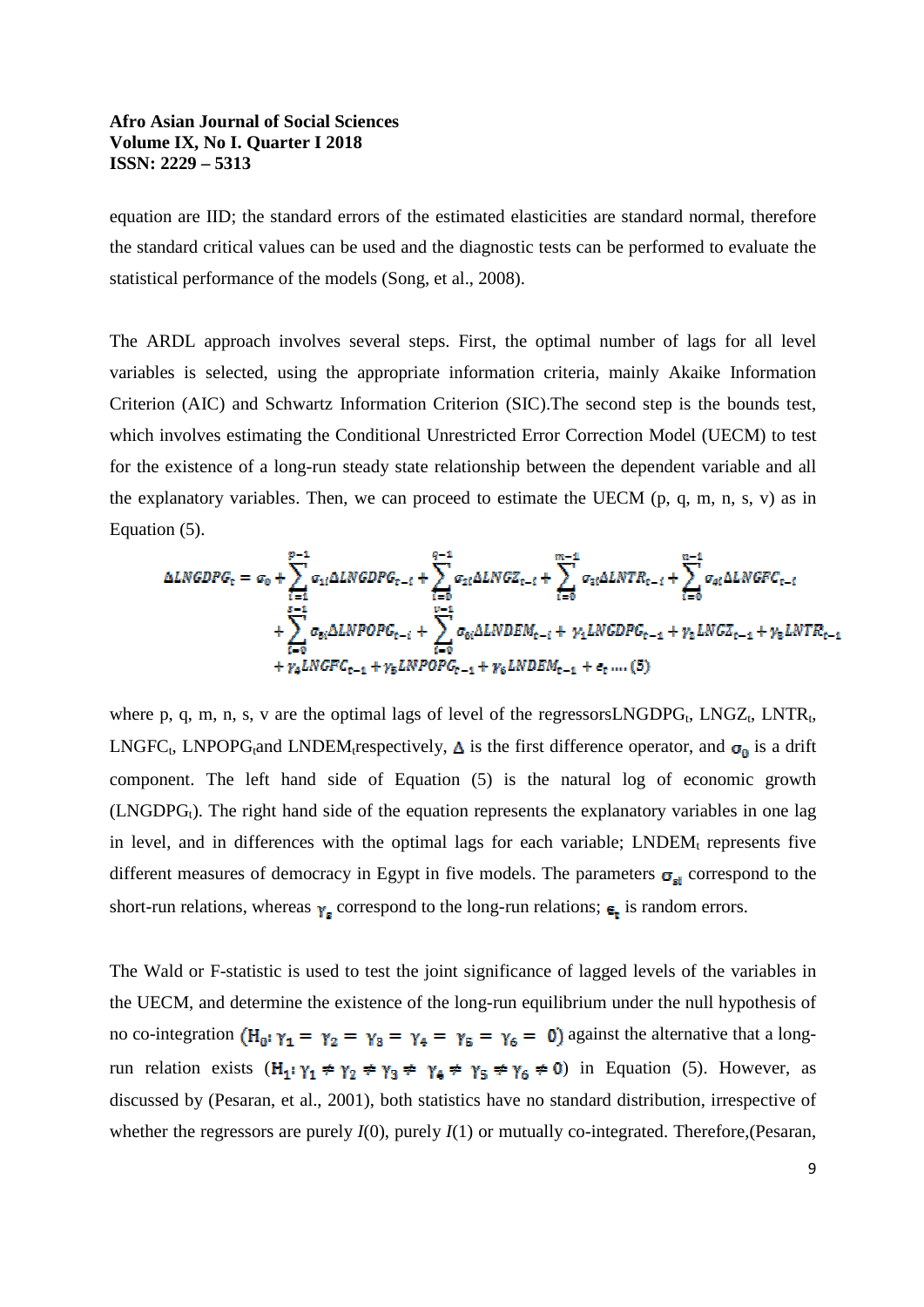et al., 2001) computed two types of asymptotic critical values for a given significance level in the case of including and excluding trend. The first type assumes that all the variables are *I*(1), and the other assumes that all the variables are *I*(0). If the computed Wald or F-statistics exceed the upper critical value, the null hypothesis is rejected and the underlying variables are co-integrated. If the Wald or F-statistics are below the lower critical value, the null cannot be rejected and the variables are not co-integrated. Finally, if the Wald or F-statistic values lies between the two bounds, the test is inconclusive.

Once a long-run relationship has been established by the bounds test, the long-run relations can be estimated using the ARDL (p, q, m, n, s, v) as in Equation (6).

$$
LNGDPG_{t} = \gamma_{0} + \sum_{i=1}^{p} \gamma_{ii} LNGDPG_{t-i} + \sum_{i=0}^{q} \gamma_{2i} LNGZ_{t-i} + \sum_{i=0}^{q} \gamma_{4i} LNGFC_{t-i} + \sum_{i=0}^{s} \gamma_{5i} LNPOPG_{t-i} + \sum_{i=1}^{p} \gamma_{6i} LNDEM_{t-i} + \vartheta_{t} ... (6)
$$

where p, q, m, n, s, v are the optimal lags of level of the regressors LNGDPG<sub>t</sub>, LNGZ<sub>t</sub>, LNTR<sub>t</sub>, LNGFC<sub>t</sub>, LNPOPG<sub>t</sub>, and LNDEM<sub>t</sub> respectively,  $\gamma_0$  is a drift term, and  $\gamma_{1i}$ ,  $\gamma_{2i}$ ,  $\gamma_{3i}$ ,  $\gamma_{4i}$ ,  $\gamma_{5i}$  and  $Y_{6i}$  are the long-run elasticities in economic growth model to be estimated using the general to specific approach (Hendry, 1995).By normalizing Equation (6) on economic growth, the static long-run parameters can be obtained as in Equations (7).

$$
LNGDPG_{\varepsilon} = \tau_0 + \tau_1 LNGZ_{\varepsilon} + \tau_2 LNTR_{\varepsilon} + \tau_3 LNGFC_{\varepsilon} + \tau_4 LNPOPG_{\varepsilon} + \tau_5 LNDEM_{\varepsilon} + \varepsilon_{\varepsilon} \dots (7)
$$

$$
\text{where } \tau_0 = \frac{\gamma_0}{1-\gamma_{1i}(L)} \text{ , } \tau_1 = \frac{\gamma_{2i}(L)}{1-\gamma_{1i}(L)} \text{ , } \tau_2 = \frac{\gamma_{3i}(L)}{1-\gamma_{1i}(L)} \text{ , } \tau_3 = \frac{\gamma_{4i}(L)}{1-\gamma_{1i}(L)} \text{ , } \tau_4 = \frac{\gamma_{3i}(L)}{1-\gamma_{1i}(L)} \text{ , } \tau_5 = \frac{\gamma_{6i}(L)}{1-\gamma_{1i}(L)} \text{ .}
$$

 $\tau_0$ ,  $\tau_1$ ,  $\tau_2$ ,  $\tau_3$ ,  $\tau_4$ ,  $\tau_5$  are the static long-run parameters, (L) are the lag operators for the different variables.

The next step in the ARDL approach is estimating the associated ECM including the errors of the long-run estimation lagged one period, the first differences of all the variables and their lags, as in Equation (8). This ECM is also performed using the Hendry general to specific approach.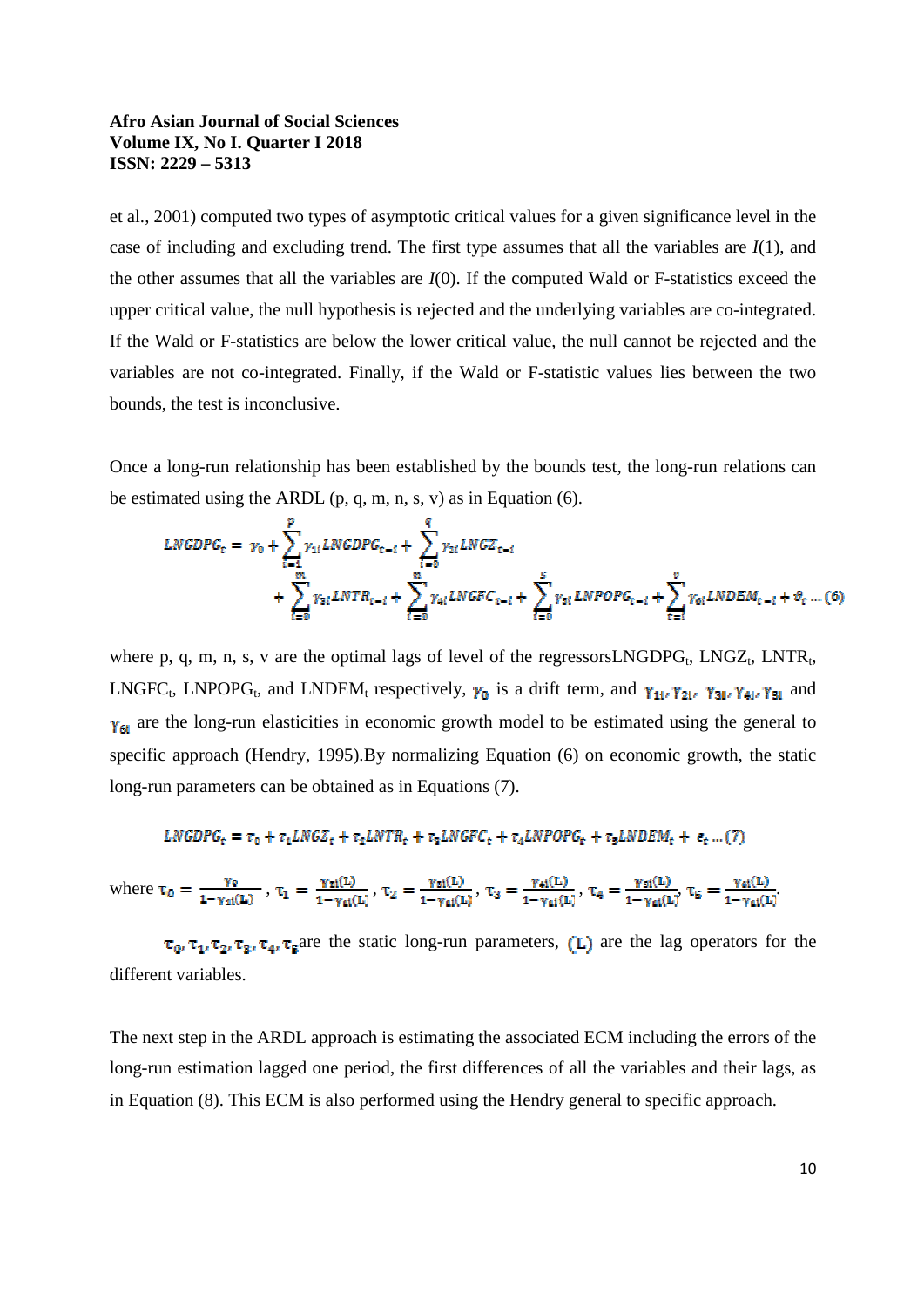$$
\Delta LNGDPG_{t} = \sigma_{0} + \sum_{i=1}^{p-1} \sigma_{ii} \Delta LNGDPG_{t-i} + \sum_{i=0}^{q-1} \sigma_{2i} \Delta LNGZ_{t-i} + \sum_{i=0}^{m-1} \sigma_{2i} \Delta LNTR_{t-i} + \sum_{i=0}^{n-1} \sigma_{4i} \Delta LNGFC_{t-i} + \sum_{i=0}^{s-1} \sigma_{5i} \Delta LNPOPG_{t-i} + \sum_{i=0}^{s-1} \sigma_{6i} \Delta LNDEM_{t-1} + \varphi EC_{t-1} + \omega_{t} \dots \dots (8)
$$

where  $\sigma_{\rm gi}$  are the short-run parameters, and  $\varphi$  is the speed of adjustment toward the long-run steady state equilibrium. Finally, the models have to undergo several statistical checking in order to ascertain their statistical reliability.

'One interesting consequence of the Granger representation theorem is that if X and Y are cointegrated then some form of Granger causality must occur. This is either X must Granger cause Y or Y must Granger cause X or both' (Koop, 2000, p.180). X Granger causes Y if past values of X have explanatory power for the current value of Y, so that if X precedes Y, X is inferred to cause Y. Applying this intuition to the ARDL approach, we can detect both the long-run as well as the short-run causality by testing two hypotheses on Equation (9).

$$
\Delta LNGDPG_{t} = \sigma_{0} + \sum_{i=1}^{p-1} \sigma_{ii} \Delta L NGDPG_{t-i} + \sum_{i=1}^{q-1} \sigma_{2i} \Delta L NGZ_{t-i} + \sum_{i=1}^{m-1} \sigma_{2i} \Delta L NTR_{t-i} + \sum_{i=1}^{n-1} \sigma_{4i} \Delta L NGFC_{t-i} + \sum_{i=1}^{q-1} \sigma_{8i} \Delta L N POPG_{t-i} + \sum_{i=1}^{p-1} \sigma_{6i} \Delta L N DEM_{t-i} + \varphi EC_{t-1} + \omega_{t} \dots \dots \dots \dots \dots \tag{9}
$$

Using the Wald test distributed as chi-square with one degree of freedom  $\chi^2$ , the first hypothesis examines the significance of the error correction term;  $H_0$ :  $\varphi = 0$ . Whereas the rejection of this null hypothesis indicates the presence of the co-integration relationship between the variables according to (Sims, et al., 1990), it implies the existence of long-run causality according to (Corradi, et al., 1990). The second hypothesis examines the significance of the short-run elasticity of economic growth with respect to each explanatory variable and its lags jointly using a Wald test again distributed as chi-square with q-1 degree of freedom  $\chi^2_{q-1}$ ; H<sub>0</sub>: $\sigma_{i1} = \sigma_{i2} = \sigma_{i3}$  $\ldots$  =  $\sigma_{i_{\sigma-1}}$  = 0, since q is the lag order of each explanatory variable. The rejection of this null indicates the presence of short-run causality between economic growth in Egypt and each explanatory variable (Santana-Gallego, et al., 2011).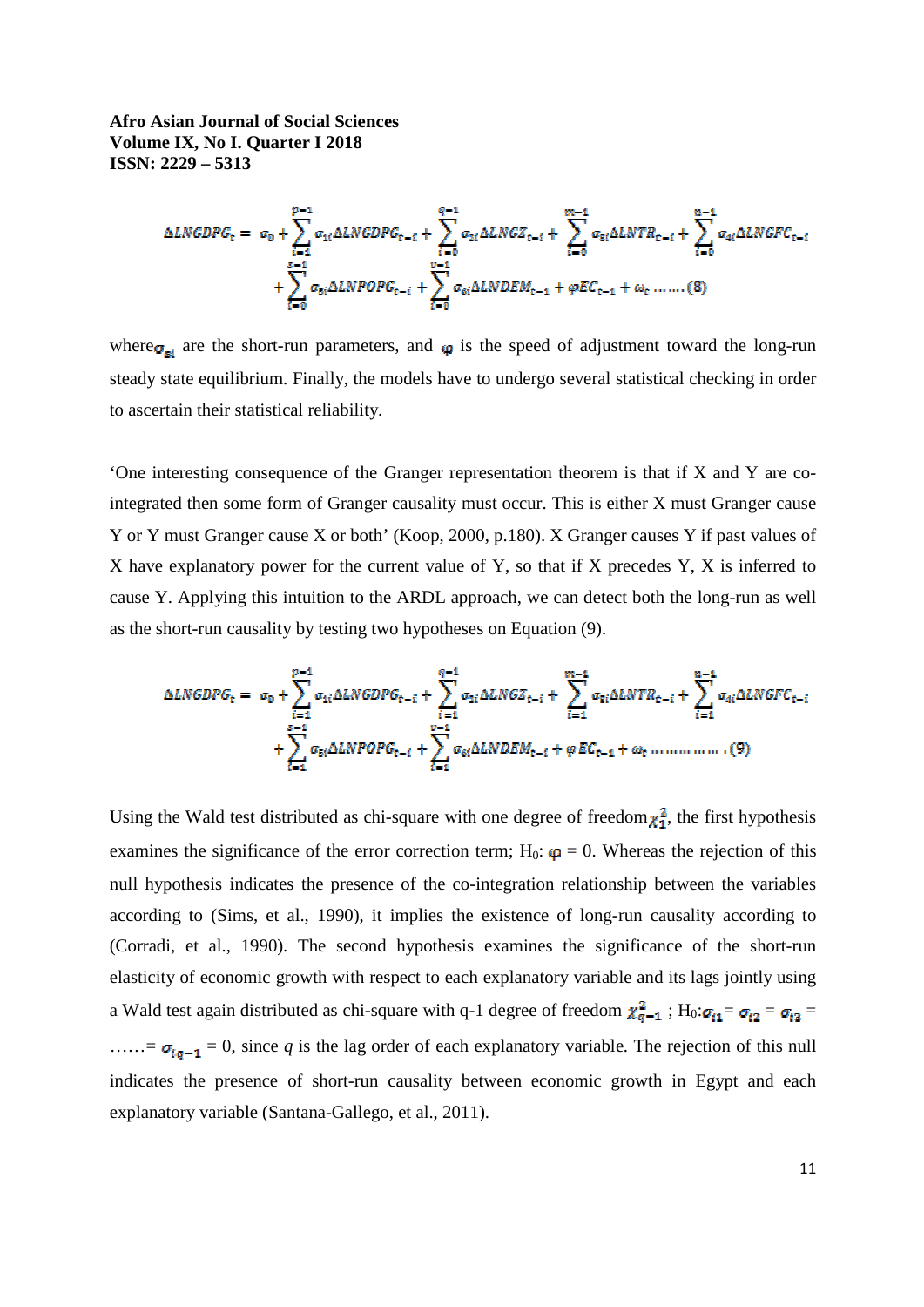## **4. Empirical Results**

## **4.1. Unit Root Results**

Both the ADF and PP unit root tests are performed and the results are reported in Table 1. At the 5% level of significance, the results of both tests indicate that  $LNGDPG<sub>t</sub>$ , and four indices of democracy, mainly LNFREE<sub>t</sub>, LNFRSS<sub>t</sub>, LNPCL<sub>t</sub>, and LNCSP<sub>t</sub> are found to be stationary variables, *I*(0). The rest of the variables in the model are non-stationary in levels, but stationary in first differences, *I*(1) variables, according to the appropriate specification of each series.However we proceed by estimating the co-integration relation of the six models, since we use the ARDL technique which permits a co-integration relationship to exist irrespective of whether the variables have the same integrating order or not, especially *I*(0) and *I*(1).

| <b>Variables</b><br>in levels | <b>Trend Specification</b> | <b>ADF</b>          | PP                  | <b>Variables</b><br>in differences | <b>Trend Specification</b> | <b>ADF</b>          | <b>PP</b>           |
|-------------------------------|----------------------------|---------------------|---------------------|------------------------------------|----------------------------|---------------------|---------------------|
| $LNGDPG_t$                    | Constant                   | $-3.982$<br>(0.003) | $-4.026$<br>(0.003) | <b>ALNGDPG</b> <sub>t</sub>        | none                       |                     |                     |
| $LNGZ_t$                      | Constant                   | $-1.724$<br>(0.413) | $-1.722$<br>(0.414) | <b>ALNGZ</b>                       | none                       | $-8.107$<br>(0.000) | $-7.954$<br>(0.000) |
| $LNTR_t$                      | Constant                   | $-2.210$<br>(0.206) | $-2.423$<br>(0.141) | <b>ALNTR</b>                       | none                       | $-5.704$<br>(0.000) | $-5.706$<br>(0.000) |
| LNGFC <sub>t</sub>            | constant+ trend            | $-3.210$<br>(0.096) | $-2.368$<br>(0.390) | <b>ALNGFC</b> <sub>t</sub>         | constant                   | $-5.017$<br>(0.000) | $-4.933$<br>(0.000) |
| $LNPOPG_t$                    | constant+ trend            | $-2.782$<br>(0.212) | $-1.566$<br>(0.791) | <b>ALNPOPG</b>                     | none                       | $-2.223$<br>(0.027) | $-2.453$<br>(0.015) |
| LNPDEM,                       | Constant                   | $-0.436$<br>(0.894) | $-2.201$<br>(0.209) | <b>ALNPDEM</b>                     | none                       | $-8.759$<br>(0.000) | $-6.470$<br>(0.000) |
| LNFRSS,                       | Constant                   | $-4.442$<br>(0.005) | $-3.463$<br>(0.056) | <b>ALNFRSS</b>                     | none                       | $\frac{1}{2}$       | $-5.444$<br>(0.000) |
| LNFAIR,                       | Constant                   | $-2.057$<br>(0.263) | $-1.654$<br>(0.447) | <b>ALNFAIR</b>                     | none                       | $-4.846$<br>(0.000) | $-3.919$<br>(0.000) |
| LNFREE <sub>t</sub>           | constant+ trend            | $-9.349$<br>(0.000) | $-4.712$<br>(0.000) | $\triangle$ LNFREE <sub>t</sub>    |                            |                     |                     |
| LNPCL,                        | constant+ trend            | $-4.133$<br>(0.012) | $-6.884$<br>(0.000) | <b>ALNPCL</b>                      |                            |                     |                     |
| LNCSP <sub>t</sub>            | constant+ trend            | $-4.064$<br>(0.014) | $-3.599$<br>(0.041) | <b>ALNCSP</b>                      |                            |                     |                     |

|  |  |  |  | Table 1: Unit Root Tests According to the Appropriate Deterministic Trend |  |
|--|--|--|--|---------------------------------------------------------------------------|--|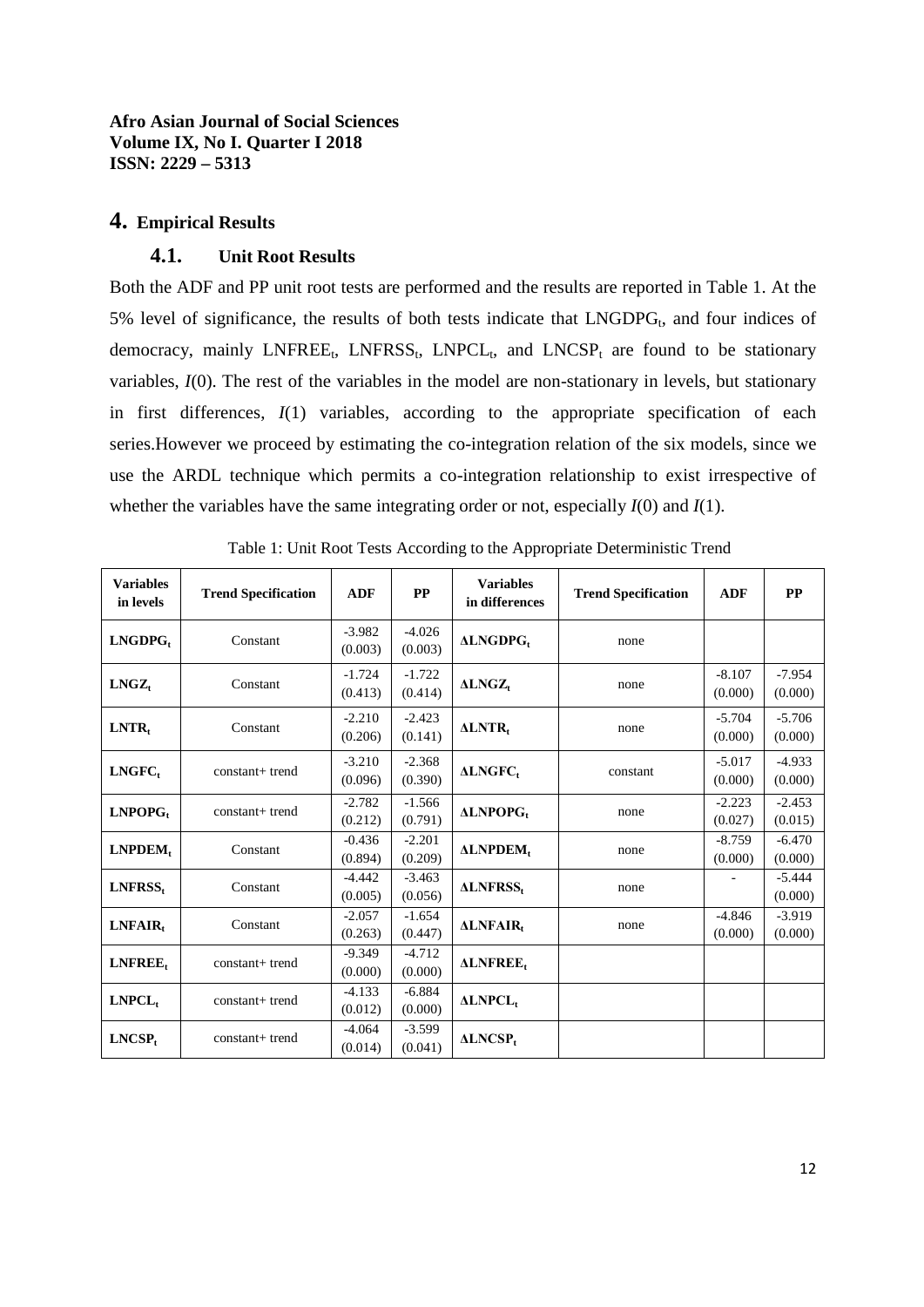# **5. ARDL Approach Results**

The model has been estimated six times using the same explanatory variables with different measures for democracy.

## **5.1.1. Estimating the Bounds Tests**

Four lags are chosen as a maximum lag for all the models, and different ARDL specifications are chosen according to the AIC. The results of bounds tests (computed F-statistics) for all the models are presented in Table 2.

The null hypothesis of no co-integration is rejected at the 1% level of significance in the six models, indicating that there is a co-integration relation among economic growth and its important determinants at the 1% level of significance. Therefore, we can proceed by estimating the long-run relationships between these variables.

Table 2: The Results of F-Statistics for Co-Integration Relationship

| <b>Wald Test</b>   | LNPDEM      | LNFRSS    | <b>LNFAIR</b> | LNFREE    | <b>LNPCL</b> | <b>LNCSP</b> |
|--------------------|-------------|-----------|---------------|-----------|--------------|--------------|
| <b>F-statistic</b> | $30.046***$ | 29.694*** | $30.929***$   | 44.253*** | 33.437***    | 13.902***    |
| Chi-square         | 180.277     | 178.166   | 185.574       | 309.770   | 200.620      | 83.415       |

\*\*\*indicate that F-statistics fall above the upper bound at the 1% level of significance.

# **5.1.2. Estimating the Long-Run Equilibrium Relationships**

Having determined the best ARDL specification for all the models, long-run parameters were estimated. By normalizing on economic growth (LNGDPG), the static long-run steady-state parameters were obtained, and examined statistically in the different modelsas illustrated in Table 3.

The models perform reasonably. The adjusted  $R^2$  is higher than 95% in all the models, and the long-run diagnostic tests indicate no statistical problem in all the models. Moreover, they are stable, since all the CUSUM, CUSUMSQ statistics and their plots fell consistently within their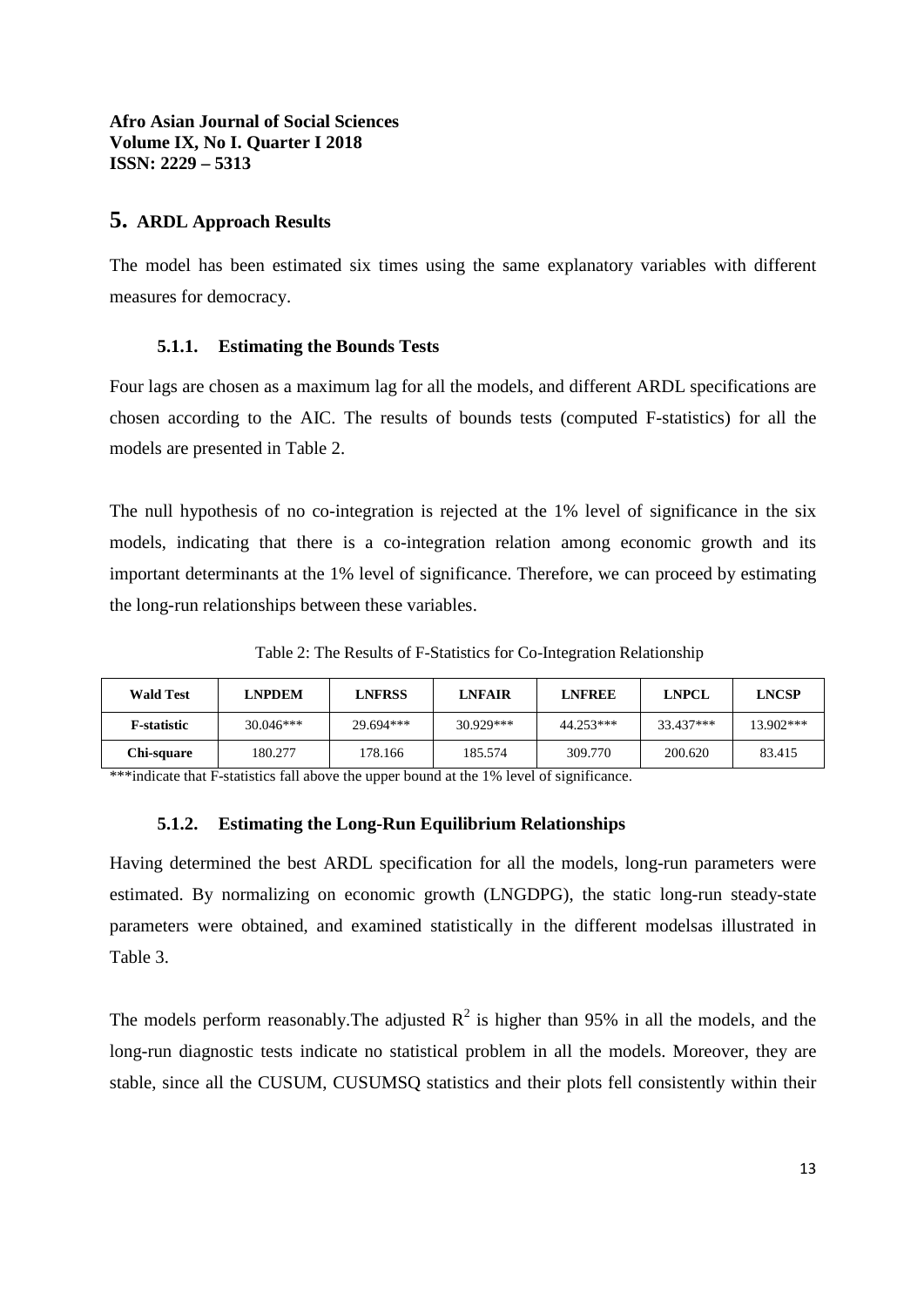95% confidence level, suggesting that the estimated long-run parameters are all stable as illustrated in Figure 2.

All the long-run elasticities are significant at the 1% level of significance, mostly with the expected signs. The long-run growth elasticity with respect to government size is significant, and has a positive sign, indicating that a 1% increase in government expenditure tends to increase economic growth in Egypt by about 0.9% -1.9%, other factors remaining constant. It seems that the government spending is effective and more beneficial to economic growth than its costs.

Economic growth elasticity with respect to gross capital formation takes the expected positive sign. A 1% increase in capital tends to increase economic growth by 1.1% - 1.8%, indicating that it is important factor to promote economic growth in Egypt over the period of the study. Capital formation increases the production and employment's opportunities. In addition, it leads to technical progress, increases specialization and thus leads to the expansion of market. (Levine &Renelt, 1992) concluded that physical capital investment has been shown to be one of the most significant determinants of economic growth.

A 1% increase in total trade tends to increase economic growth significantly by about 1%, *citrus paribus*. Total trade maximizes the benefits from competition and innovation, comparative advantage and transferring technology, therefore fosters economic growth.

Moreover, a 1% increase in population growth in Egypt decreases economic growth by 3.5% – 4.6%. High dependency ratios because of rapid population growth can restrict economic growth. Because governments and families spend far more on children than the children can quickly repay in economic production. Therefore, consumption related to children hinders household savings, increases government expenditure and eventually deteriorates the growth of GDP (Cincotta&Engelman, 1997).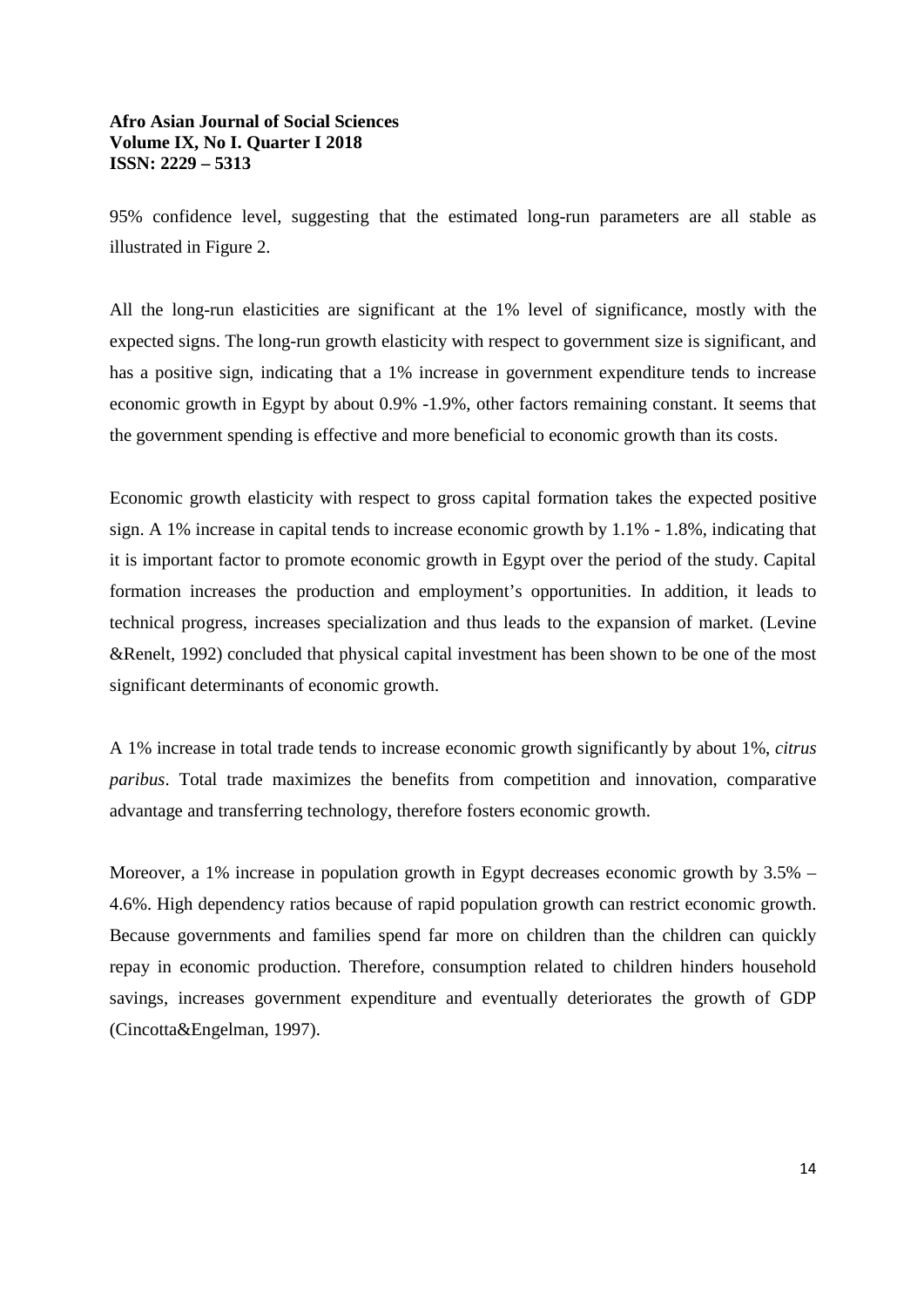| <b>ARDL</b><br>specification | <b>ARDL</b><br>(4,4,4,4,3,4)<br>(LNPDEM) | <b>ARDL</b><br>(3,4,4,4,2,4)<br>(LNFRSS) | <b>ARDL</b><br>(4,4,4,4,4,4)<br>(LNFAIR) | <b>ARDL</b><br>(3,4,4,4,4,3)<br>(LNFREE) | <b>ARDL</b><br>(3,4,4,4,3,4)<br>(LNPCL) | <b>ARDL</b><br>(4,4,4,2,3,3)<br>(LNCSP) |
|------------------------------|------------------------------------------|------------------------------------------|------------------------------------------|------------------------------------------|-----------------------------------------|-----------------------------------------|
| constant                     | $-6.878***$                              | $-8.588***$                              | $-5.587***$                              | $-8.187***$                              | $-7.660***$                             | $-8.715***$                             |
| $LNGZ_t$                     | $1.679***$                               | $1.973***$                               | $0.900***$                               | $1.412***$                               | $1.684***$                              | 1.986***                                |
| $LNTR_t$                     | $0.913***$                               | $0.980***$                               | $1.063***$                               | $0.873***$                               | $0.933***$                              | $0.918***$                              |
| $LNGFC_t$                    | $1.786***$                               | $1.627***$                               | $1.115***$                               | $1.854***$                               | 1.506***                                | $1.646***$                              |
| LNPOPG <sub>t</sub>          | $-4.591***$                              | $-4.128***$                              | $-3.530***$                              | $-4.072***$                              | $-3.959***$                             | $-4.314***$                             |
| $LNDEM_t$                    | $1.935***$                               | $0.540***$                               | $0.122***$                               | $0.020***$                               | $0.401***$                              | $0.341***$                              |
|                              |                                          |                                          |                                          | Goodness of fit & diagnostic tests       |                                         |                                         |
| $\overline{\mathbf{R}^2}$    | 0.988                                    | 0.981                                    | 0.990                                    | 0.994                                    | 0.984                                   | 0.954                                   |
| Adj. $\mathbb{R}^2$          | 0.963                                    | 0.949                                    | 0.965                                    | 0.978                                    | 0.953                                   | 0.888                                   |
| <b>B-G LM</b>                | 0.969                                    | 0.398                                    | 2.013                                    | 0.591                                    | 0.112                                   | 3.402                                   |
| <b>F-state</b>               | (0.410)                                  | (0.679)                                  | (0.184)                                  | (0.572)                                  | (0.895)                                 | (0.061)                                 |
| BPG hetero.                  | 28.647                                   | 28.509                                   | 26.970                                   | 29.041                                   | 27.369                                  | 27.318                                  |
| $\chi^2$ -state              | (0.431)                                  | (0.334)                                  | (0.573)                                  | (0.463)                                  | (0.444)                                 | (0.290)                                 |
| J <sub>B</sub>               | 0.262                                    | 1.090                                    | 1.396                                    | 0.159                                    | 0.361                                   | 0.574                                   |
|                              | (0.877)                                  | (0.579)                                  | (0.498)                                  | (0.923)                                  | (0.835)                                 | (0.750)                                 |
| <b>RESET</b>                 | 0.0001                                   | 0.133                                    | 0.270                                    | 1.130                                    | 0.071                                   | 0.886                                   |
| <b>F-statistics</b>          | (0.992)                                  | (0.722)                                  | (0.614)                                  | (0.307)                                  | (0.794)                                 | (0.362)                                 |

Table 3: Long-Run Results of ARDL Co-Integration Approach with Intercept

\*\*\*, \*\*, \* indicate significance at the 1%, 5% and 10% levels respectively. Note: B-G LM test, B-P-G heteroscadasticity, JB, and RESET are respective Breusch-Godfrey Lagrange Multiplier statistics for residual autocorrelation, Breusch-Pagan-Godfrey test of heteroscedasticity, Jarque-Bera of non-normality test and Regression Equation Specification Error Test.

The long-run results confirmed the role of democracy on economic growth in Egypt; however, its effect differs from indicator to another. Democracy has a positive and significant effect on economic growth according to all the used measures of democracy. In the long run, democracies create a stable environment and positive incentives for investment, innovation and thus promote economic growth.

A 1% increase in the electoral index of democracy (LNPDEM) tends to increase economic growth strongly by 1.94% holding other factors constant. Using the main components of the electoral index, the effect on economic growth is much less. The freedom of association (LNFRSS) has stronger positive effect on economic growth than other sub-indices of electoral index, a 1% increase in freedom of association, increases economic growth by 0.54%.

In addition, higher civil rights and civil liberties (LNPCL) by 1% enhances the motivation of citizens for work and invest, distributes scarce resources effectively, and maximizes the private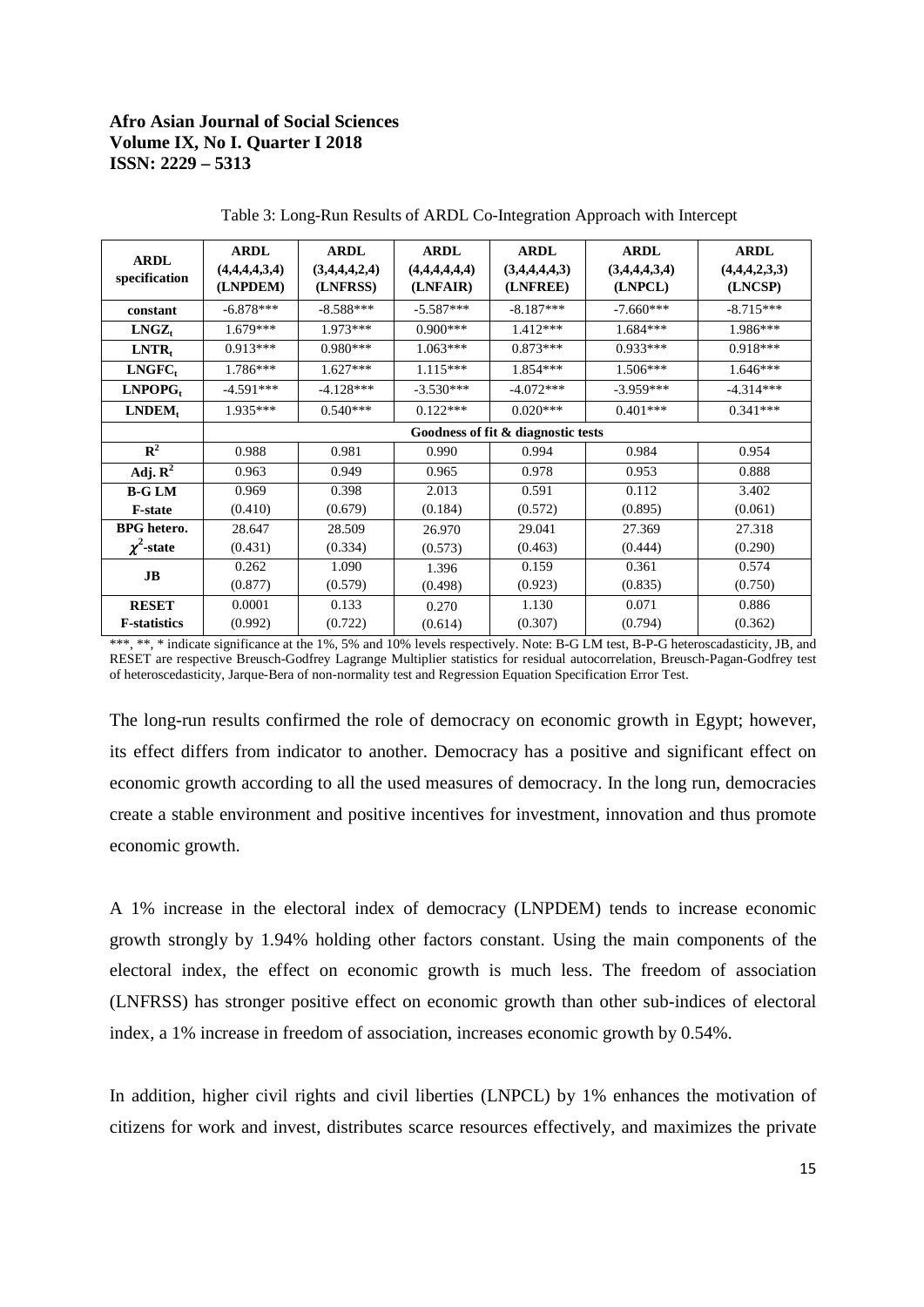profits, and thus promotes economic growth by 0.40%. (Heo& Tan, 2001) indicate that democratic processes and the exercise of civil liberties and political rights lead to social conditions that are most friendly to economic growth.

Moreover, a 1% increase in clean elections index (LNFAIR) leads to an increase in economic growth on average by 0.12%. Clean elections, whose results are accepted by all parties and peaceful transition of power, decrease uncertainty for political actors and public policies that they follow. This can be translated into greater investment opportunities, and thus stimulates economic growth.

Finally, a 1% increase in freedom of expression index (LNFREE)tends to increase economic growth by small percentage (0.02%). Political and economic freedom improves property rights and market competition, which in turn fosters economic growth.

The effect of civil society participation index (LNCSP) is also positive and significant; a 1% increase in that index increases economic growth by 0.34%. (Sirowy&Inkeles, 1990, p.134) discuss the importance of civil participation to enhance economic growth. 'Popular political participation not only has the consequence of breaking down the privilege and vested interests of a few but also feeds a participative mentality that carries over into the economic arena and greatly increases the flow of information so essential to effective and efficient governments. In sum, political pluralism acts to release energies and foster conditions conducive to change, entrepreneurial risk, and economic development'.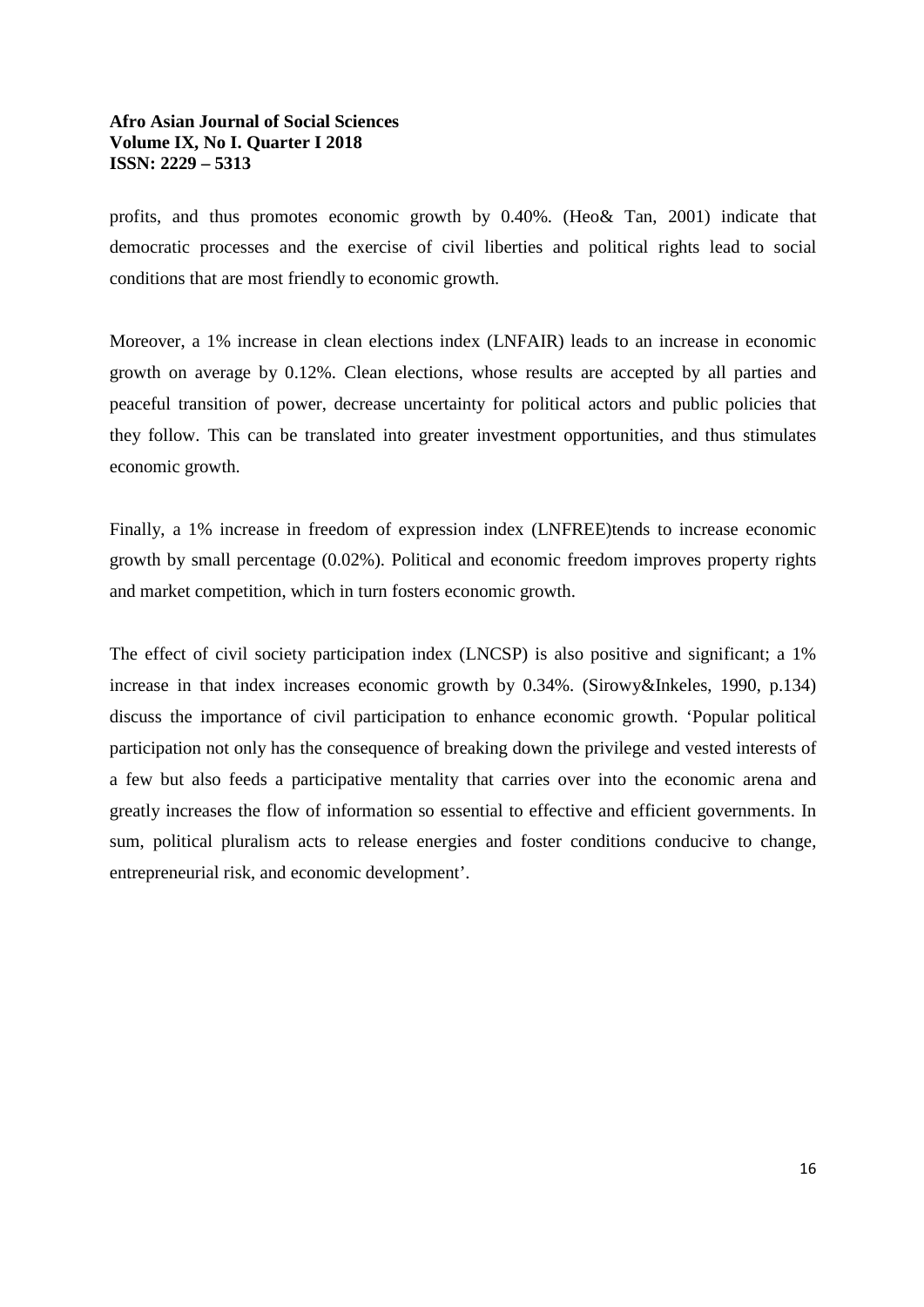

Figure 1: Plots of CUSUM and CUSUMQ in the Long Run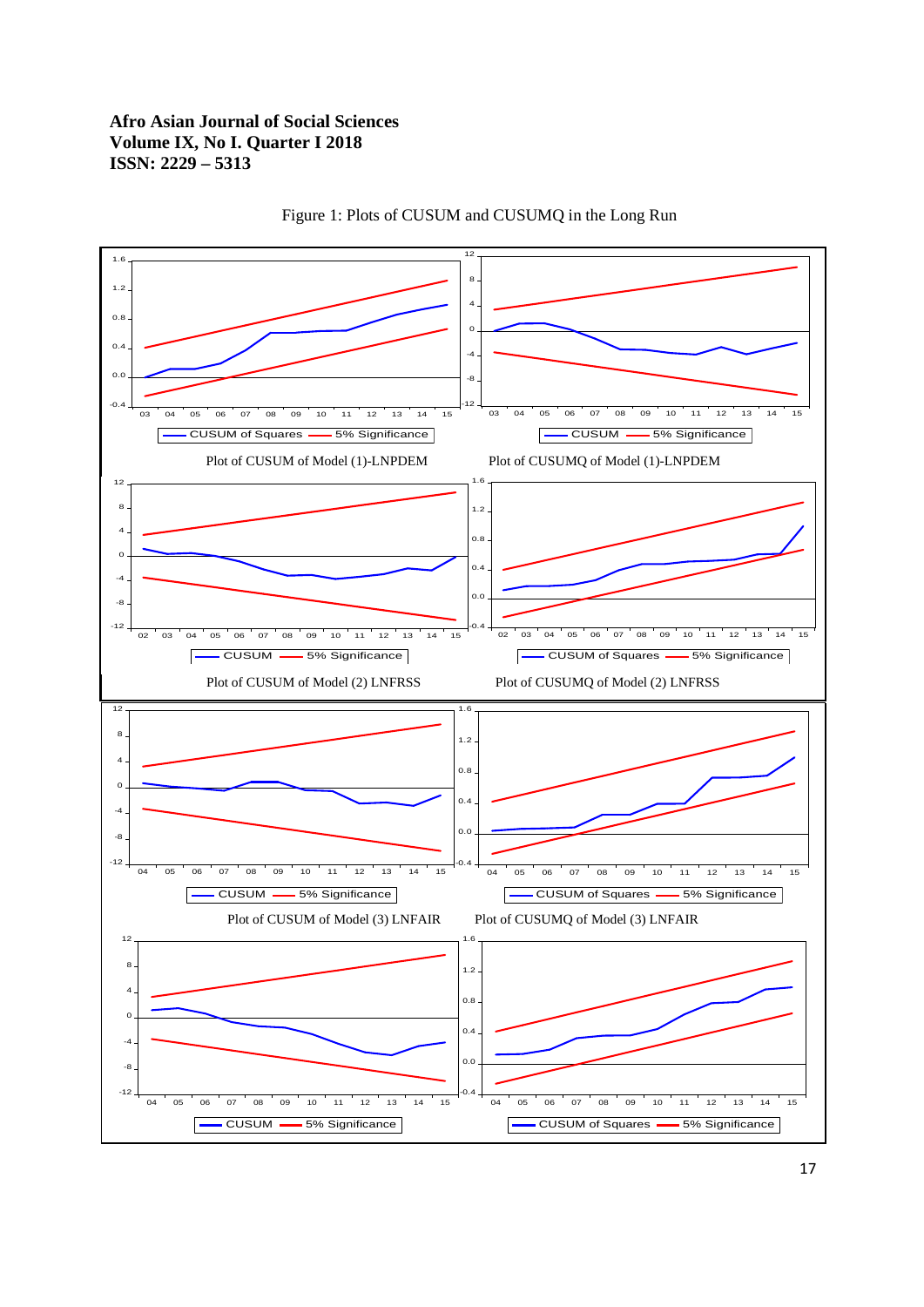

**5.1.3. Estimating the Short-Run Dynamic Relationships**

The error correction term  $\omega$  is significantly different from zero and has the correct negative sign at the 1% level of significance in the six models as illustrated in Table 4. Therefore, economic growth in Egypt and their important determinants are co-integrated and a long-run relationship exists between them. In particular, more than 0.87%-100% of the disequilibrium in the short run will be corrected in a year.

Adjusted  $R^2$  in the ECMs are generally smaller than adjusted  $R^2$  in the co-integration long-run estimations, they range from 69% to 86% in the different models. It is clear from the above results that the long-run relations are more significant and stronger than the short-run relations are. There are good theoretical reasons for this finding. Time is required in the transferring process of political regime, to enact good economic policies, to implement these policies, and for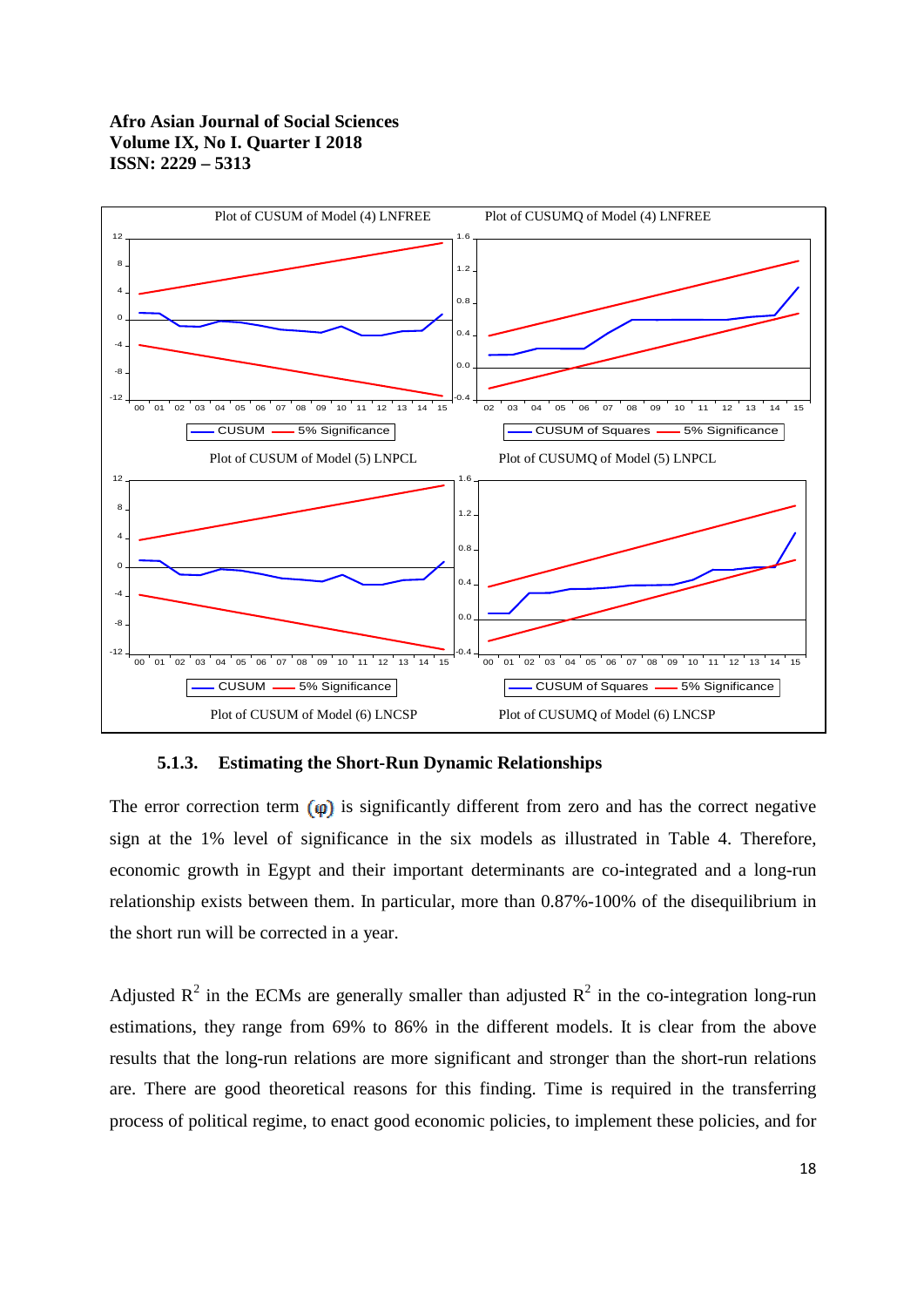economic agents to respond to these policies. Furthermore, the political transition process usually is associated with riot and political unrest in the short run. This is because of the various methods of pressure that such impatient groups of workers and the poor can use to express their demands - such as demonstrations, street protests, and sit-ins - and because political elites and their parties usually fulfill these demands to win their support in elections. Consequently, the democratic regimes become overburdened and take ineffective economic decisions (Sirowy&Inkeles, 1990).

|                                | <b>Different Democracy Indicators</b> |                              |               |                                    |              |              |  |  |  |
|--------------------------------|---------------------------------------|------------------------------|---------------|------------------------------------|--------------|--------------|--|--|--|
| <b>VARIABLES</b>               | <b>LNPDEM</b>                         | <b>LNFRSS</b>                | <b>LNFAIR</b> | <b>LNFREE</b>                      | <b>LNPCL</b> | <b>LNCSP</b> |  |  |  |
| <b>Constant</b>                | $-0.067$                              | 0.006                        | $-0.041$      | 0.061                              | $-0.011$     | 0.016        |  |  |  |
| $L(\triangle LNGDPG_t)$        | $0.305***$                            |                              |               | $0.330**$                          | $0.351***$   | $0.294***$   |  |  |  |
| $L(\triangle LNGDPG_t)$        | $0.358***$                            |                              |               | $0.315***$                         | $0.451***$   | $0.462***$   |  |  |  |
| $L(\triangle LNGZ_t)$          |                                       | $1.254**$                    |               | ÷,                                 | 1.198**      | $1.223**$    |  |  |  |
| $\triangle LNTR_t$             |                                       |                              | $-0.889**$    | $\overline{\phantom{a}}$           |              |              |  |  |  |
| $L(\triangle LNTR_t)$          | $-0.965**$                            | $-0.645*$                    |               |                                    | $-1.029**$   | $-0.856**$   |  |  |  |
| $\triangle$ LNGFC <sub>t</sub> | $1.776***$                            | $1.892***$                   | $1.584***$    | $1.311***$                         | $1.503***$   | $1.170***$   |  |  |  |
| $L(\Delta LNGFC_t)$            | $\blacksquare$                        | $1.183***$                   | $1.124**$     | $1.204**$                          |              |              |  |  |  |
| $L(\Delta LNPOPG_t)$           |                                       | $\qquad \qquad \blacksquare$ |               | $4.716***$                         | $3.042*$     | $3.434**$    |  |  |  |
| $\triangle$ LNDEM <sub>t</sub> |                                       | $\overline{\phantom{a}}$     |               | $-0.540**$                         | ÷,           | $-1.716***$  |  |  |  |
| $L(\Delta L NDEM_t)$           | $2.381**$                             |                              |               | $-0.879***$                        |              | $-1.231**$   |  |  |  |
|                                |                                       |                              |               | $-2.338***$                        |              |              |  |  |  |
| $ECT_{t-1}$                    | $-1.200***$                           | $-0.875***$                  | $-1.145***$   | $-1.502***$                        | $-1.346***$  | $-1.349***$  |  |  |  |
|                                |                                       |                              |               | Goodness of fit & diagnostic tests |              |              |  |  |  |
| $\overline{\mathbf{R}^2}$      | 0.812                                 | 0.741                        | 0.690         | 0.862                              | 0.809        | 0.833        |  |  |  |
| Adj. $\mathbf{R}^2$            | 0.774                                 | 0.697                        | 0.658         | 0.811                              | 0.763        | 0.780        |  |  |  |
| <b>B-G LM Test</b>             | 0.285                                 | 1.051                        | 0.233         | 1.660                              | 0.353        | 0.481        |  |  |  |
| <b>F-statistics</b>            | (0.754)                               | (0.361)                      | (0.793)       | (0.208)                            | (0.706)      | (0.623)      |  |  |  |
| <b>B-P-G</b> test              | 11.803                                | 4.709                        | 1.373         | 9.913                              | 7.036        | 0.803        |  |  |  |
| $\chi^2$                       | (0.107)                               | (0.361)                      | (0.849)       | (0.538)                            | (0.533)      | (0.370)      |  |  |  |
|                                | 1.728                                 | 1.666                        | 24.543        | 14.0623                            | 2.424        | 1.498        |  |  |  |
| JB                             | (0.421)                               | (0.435)                      | (0.000)       | (0.001)                            | (0.298)      | (0.473)      |  |  |  |
| <b>RESET</b>                   | 4.385                                 | 4.050                        | 2.828         | 3.289                              | 2.588        | 1.751        |  |  |  |
| <b>F-statistics</b>            | (0.052)                               | (0.582)                      | (0.101)       | (0.089)                            | (0.125)      | (0.200)      |  |  |  |

Table 4: Short-Run Results of ARDL Co-Integration Approach with Intercept

\*\*\*, \*\*, \* indicate significance at the 1%, 5% and 10% levels respectively.

As far as the short-run coefficients are concerned, lags of economic growth affect economic growth positively. Physical capital formation is always positive and significant in all models, with a coefficient more than one, reflecting the high importance of this variable. Total trade has a negative effect on growth, whereas government size and population growth has a positive effect.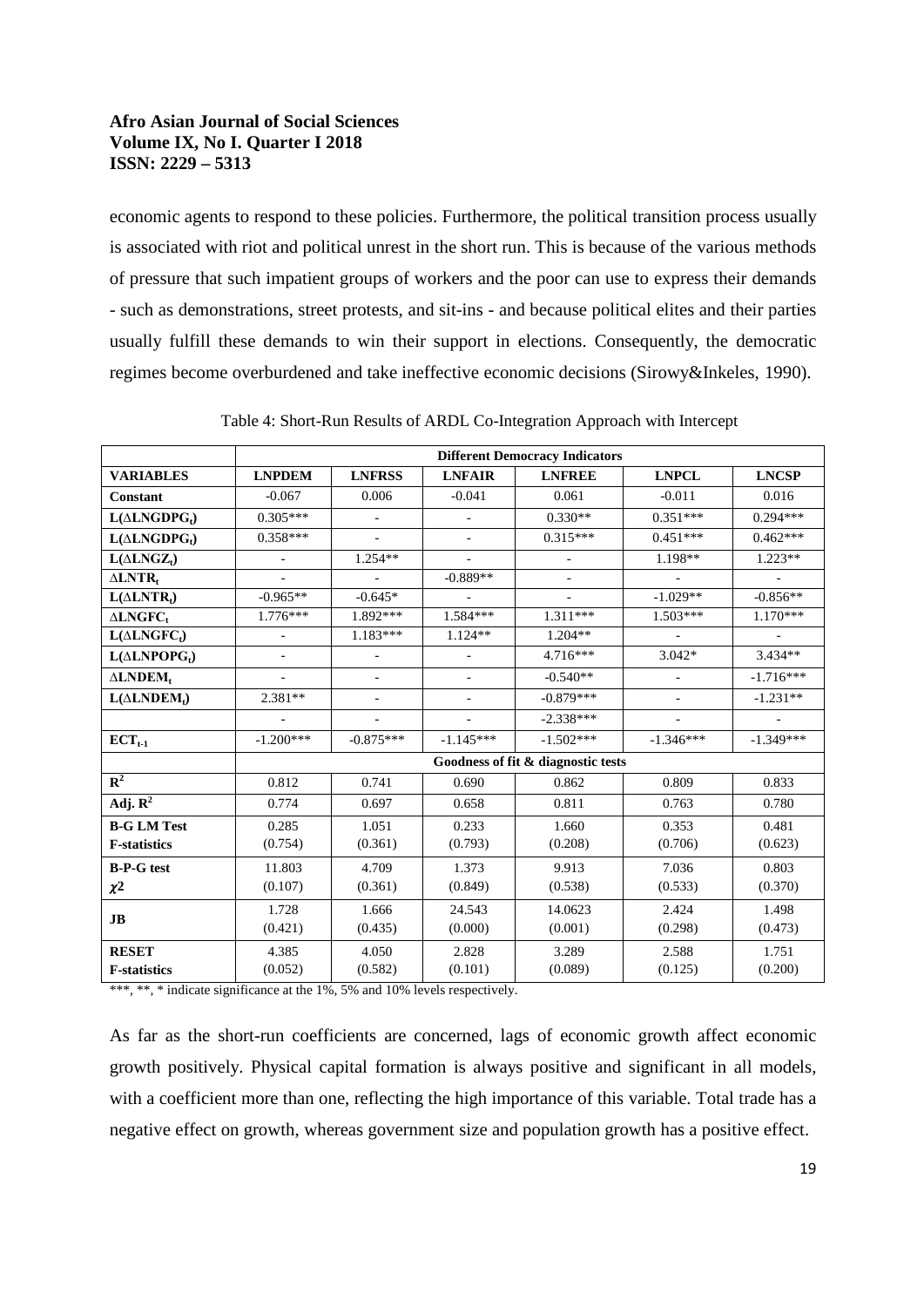Democracy has a positive and significant effect on economic growth only in one model, when the electoral index is used as a measure of democracy; however, its effect is negative when the freedom of expression and civil society participation index are used as measures of democracy. The latter results is in line with the political Kuznets curve hypothesis (Kuznets, 1959), which states that at the first stage of the political democracy, democracy redistributes income negatively because of its negative effect on the income equality, so reduces economic growth. However in the long run, democracy will reduce income inequality and thus support economic growth. Therefore, the relationship between democracy and economic growth is non-monotonic. Moreover, this finding is in line with (Hayek, 1960, p.95) intuition: 'It is in its dynamic, rather than in its static, aspects that the value of democracy proves itself. As is true of liberty, the benefits of democracy will show themselves only in the long run, while its more immediate achievements may well be inferior to those of other forms of government'. Furthermore, the results of (Papaioannou&Siourounis, 2008) validate our findings and show that growth accelerates after a usually costly and volatile transition period and the benefits of democracy appear in the long run.

## **5.1.4. Granger Causality Results**

The results of the long-run as well as short-run causality relationships are provided and reported in Table 5 and Table 6.

Democracy is of great importance as a main cause and result of economic growth in Egypt over the period of the study, since there is a dual relationship between the two variables in the long run on all the models, thus, growth of one of them will push the other. This finding suggests that democracy and economic growth in Egypt have been complementary and reinforcing. The only exception exists when the clean election indicator (LNFAIR) is used, since clean election Granger causes economic growth not the other way around. Economic growth is not a prerequisite for clean election, yet other factors determine it.Similar results were reported by (Narayan, et al., 2011) using the Freedom House dataset, and concluded that for Botswana there is a mutual Granger causality between democracy and real GDP in the long run, and the increase in one supports the other. However, in Gabon, the results indicate that long-run Granger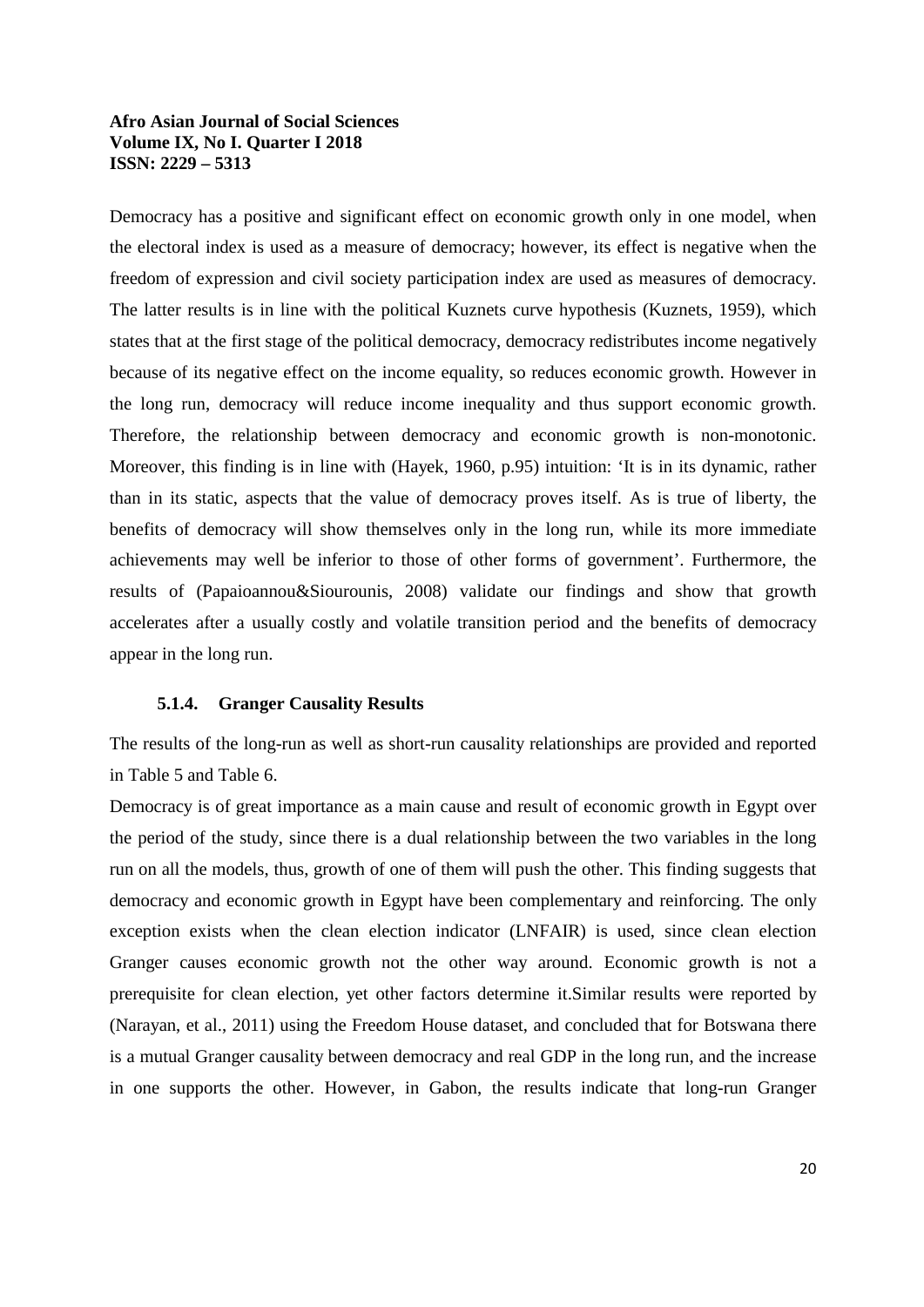causality runs from democracy to real GDP and that improvements in democracy have a negative effect on real GDP.

On the other hand, our short-run results suggests that government size and physical capital formation Granger cause economic growth in the short run in most cases, whereas the effect of democracy is less significant in almost all the models. Only in one model, the electoral democracy index Granger causes economic growth at the 5% level of significance. There is neutrality between democracy and economic growth in the other cases.

Table 5: Long-Run Causality Tests for the Different Models

| <b>Variables</b>                                          | xî                | <b>Variables</b>                                        | $x_1^2$           | <b>Conclusions</b>                                          |  |
|-----------------------------------------------------------|-------------------|---------------------------------------------------------|-------------------|-------------------------------------------------------------|--|
| LNPDEM,LNGZ,LNTR,LNGFC,<br>$LNPOPG \Rightarrow LNGDPG$    | 71.688<br>(0.000) | LNGDPG,LNGZ,LNTR, LNGFC,<br>$LNPOPG \Rightarrow LNPDEM$ | 3.305<br>(0.069)  | Bi-directional<br>Relationship at 10%<br>significance level |  |
| LNFRSS, LNGZ, LNTR, LNGFC,<br>$LNPOPG \Rightarrow LNGDPG$ | 45.311<br>(0.000) | LNGDPG,LNGZ,LNTR,LNGFC,<br>$LNPOPG \Rightarrow LNFRSS$  | 29.040<br>(0.000) | Bi-directional<br>Relationship at 1%<br>significance level  |  |
| LNFAIR, LNGZ, LNTR, LNGFC,<br>$LNPOPG \implies LNGDPG$    | 56.378<br>(0.000) | LNGDPG,LNGZ,LNTR,LNGFC,<br>$LNPOPG \implies LNFAIR$     | 2.121<br>(0.145)  | Uni-directional<br>Relationship from<br>FAIR to GDPG        |  |
| LNFREE, LNGZ, LNTR, LNGFC,<br>$LNPOPG \implies LNGDPG$    | 15.787<br>(0.000) | LNGDPG,LNGZ,LNTR,LNGFC,<br>$LNPOPG \implies LNFREE$     | 5.988<br>(0.014)  | Bi-directional<br>Relationship at 5%<br>significance level  |  |
| LNPCL, LNGZ, LNTR, LNGFC,<br>$LNPOPG \Rightarrow LNGDPG$  | 46.480<br>(0.000) | LNGDPG,LNGZ,LNTR,LNGFC,<br>$LNPOPG \Rightarrow LNPCL$   | 14.589<br>(0.001) | Bi-directional<br>Relationship at 1%<br>significance level  |  |
| LNCSP,LNGZ,LNTR,LNGFC,<br>$LNPOPG \implies LNGDPG$        | 45.080<br>(0.000) | LNGDPG,LNGZ,LNTR,LNGFC,<br>$LNPOPG \implies LNCSP$      | 12.099<br>(0.001) | Bi-directional<br>Relationship at 1%<br>significance level  |  |

Table 6: Short-Run Causality Tests for the Different Models,  $\chi^2$  Statistics

| <b>Indicators of Democracy</b>                     | <b>LNPDEM</b> | <b>LNFRSS</b> | <b>LNFAIR</b> | <b>LNFREE</b> | <b>LNPCL</b> | <b>LNCSP</b> |
|----------------------------------------------------|---------------|---------------|---------------|---------------|--------------|--------------|
| ∆LNGZ⇒∆LNGDPG                                      | 3.712         | 3.549         | 4.391         | 4.9524        | 4.197        | 3.818        |
|                                                    | (0.054)       | (0.060)       | (0.036)       | (0.026)       | (0.041)      | (0.051)      |
| ΔLNGFC⇒ΔLNGDPG                                     |               | 5.951         | 4.227         |               | 5.852        | 5.734        |
|                                                    |               | (0.015)       | (0.040)       |               | (0.016)      | (0.017)      |
| ∆LNPOPG⇒∆LNGDPG                                    |               |               |               | 8.392         |              |              |
|                                                    |               |               |               | (0.004)       |              |              |
|                                                    | 5.373         |               |               |               |              |              |
| ALNDEM⇒ALNGDPG                                     | (0.021)       |               |               |               |              |              |
|                                                    |               | 3.130         |               |               |              |              |
| $\triangle LNGDPG \Longrightarrow \triangle LNDEM$ |               | (0.077)       |               |               |              |              |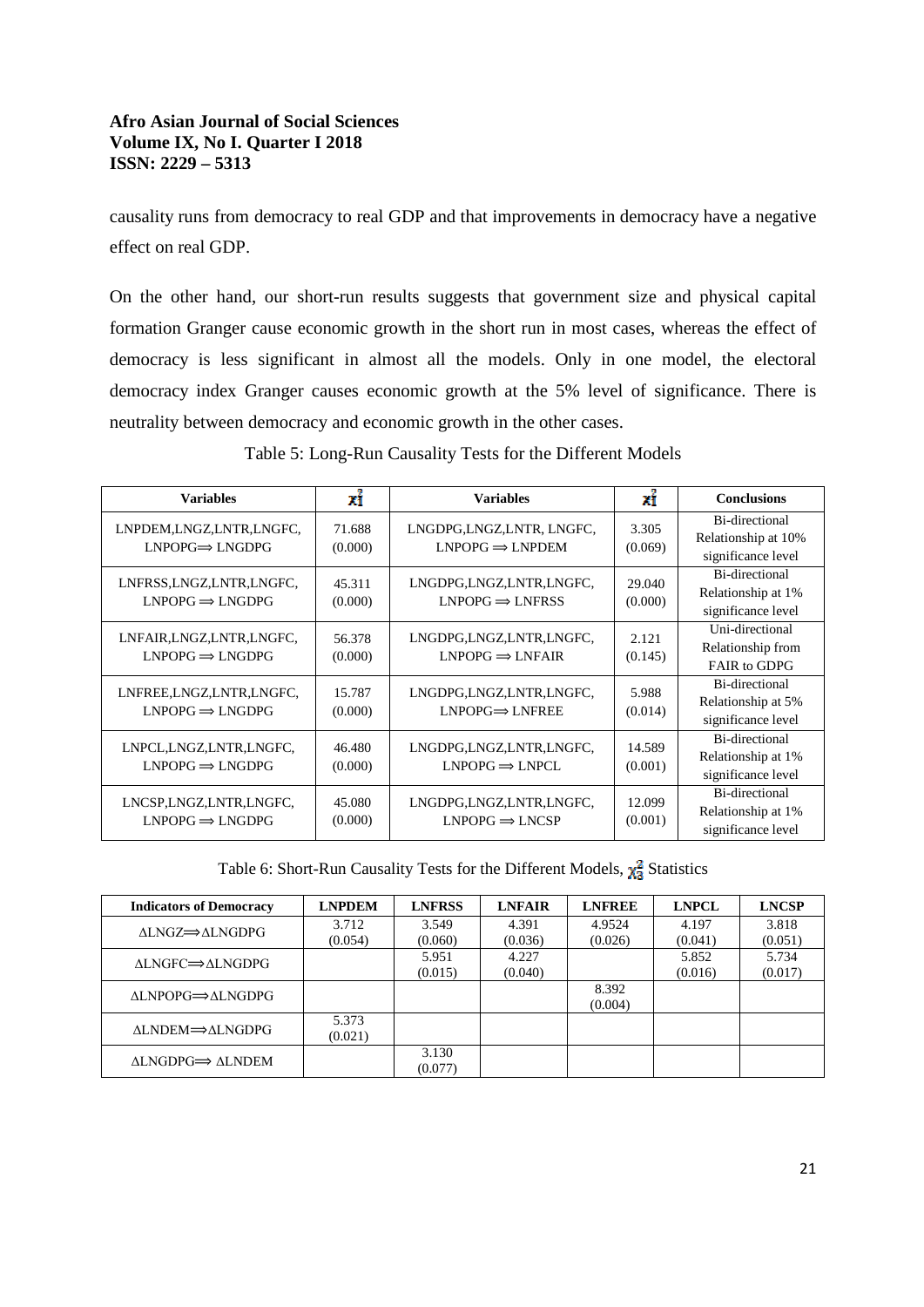#### **6. Conclusion, Future Work and Policy Implications**

In this study, the effect of democracy on economic growth in Egypt is investigated over the period from 1970 to 2015. Different measures of democracy are used to determine the effect of each specific aspect of democracy on economic growth separately. The electoral democracy, freedom of association, clean elections, freedom of expression, political civil liberties and civil society participation are chosen for this purpose. The ARDL co-integration approach is applied to estimate the long-run as well as the short-run relations simultaneously and to determine the speed of adjustment toward the steady state equilibrium. Moreover, the issue of the causal direction between democracy and economic growth is clarified using the Granger causality analysis within the ARDL framework.

First of all, the results of the study clarified a long-run steady state relationship between economic growth in Egypt on the one hand and democracy, government size, total trade, gross fixed capital, and population growth on the other along the period of the study. The short-run disequilibrium has shown to be corrected very quickly through about one year for all the models.

The long-run effect of democracy on economic growth is shown to be significant and positive regardless of the applied measure of democracy. Our results support the compatibility hypothesis. Furthermore, there is a bivariate Granger causality between democracy and economic growth in the long run. Once a certain development level is reached; the transition to democracy is actually possible and strongly accessible. At the same time, democracy creates incentive for work and innovation, which leads directly to increase economic growth. Consequently, there is no reason to sacrifice democracy to obtain economic growth in the long run as some researchers argue.

The existence of all the components of the electoral democracy together has more effect on economic growth than reaching individually; different components may feed each other and work together towards reinforcing economic growth. Therefore, policy makers need to move in all directions towards achieving the electoral democracy simultaneously to maximize the effect on economic growth.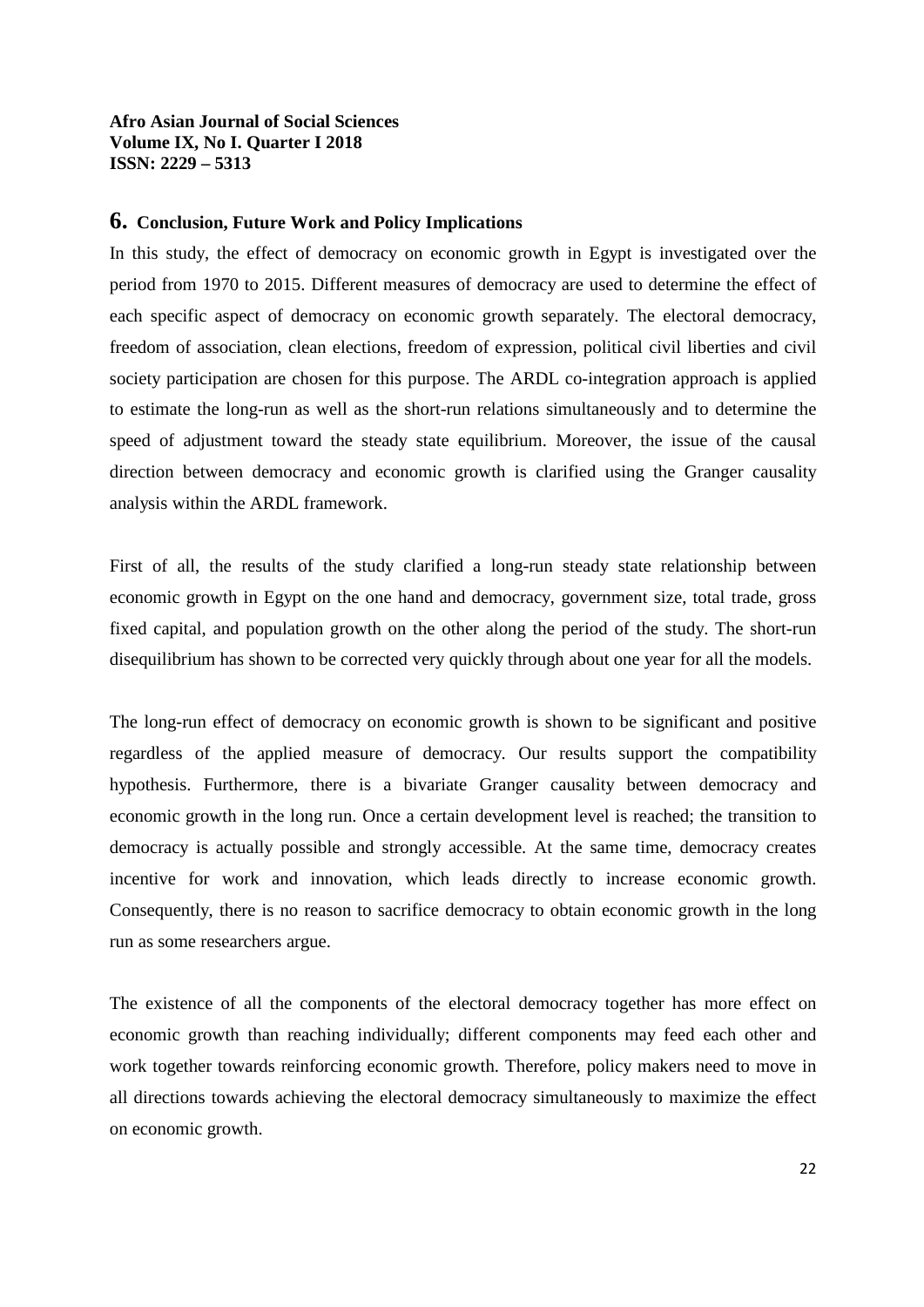Moreover, our findings realize the importance of specific aspects of democracy over others. Among the components of the electoral democracy index, the freedom of association revealed the strongest influence, followed by the political civil liberties. In addition, the civil society participation index is a significant component of the participatory democracy index.

As far as the short-run relationships are concerned, coefficients are less significant than the coefficients in the long run, indicating that economic growth takes long time to react significantly to the change in government size, trade, fixed capital formation, population and democracy. Democracy has a positive and significant effect on economic growth only when the electoral index is used as a measure of democracy; however, its effect is negative when the freedom of expression and civil society participation index are used. Electoral democracy index Granger causes economic growth, whereas each sub-component alone cannot cause economic growth in the short run.

Some areas in economic growth/democracy models have not been addressed in this study and need to be considered in future works. The indirect effect of democracy on economic growth can be measured to investigate whether democracy affects economic growth through other channels of influence, especially human capital, inflation, corruption and political instability. Moreover, the effect of other specific indicators of democracy on economic growth can be examined. Furthermore, where suitable data exist, panel data is a potentially more robust technique to be used in economic growth/democracy models.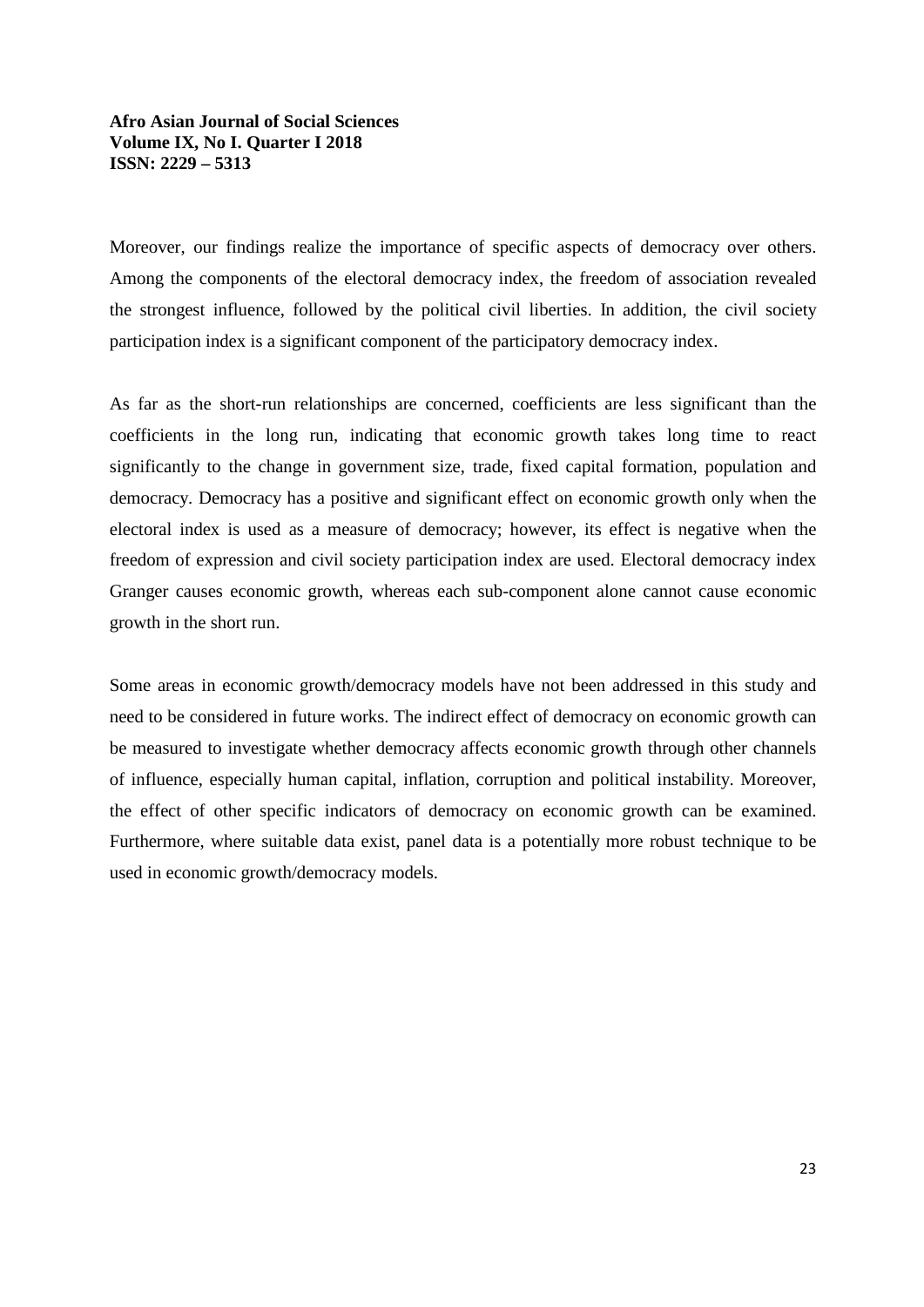#### **REFERENCES**

 Acemoglu, D., Naidu, S., Restrepo, P, Robinson, J.A., 2014. Democracy does cause growth (No. w20004). National Bureau of Economic Research.

 Acemoglu, D., Robinson, J.A., Johnson, S., 2001. The Colonial Origins of Comparative Development: An Empirical Investigation. American Economic Review. 91, 1369-1401.

 Alesina, A., Ozler, S., Roubini, N., Swagel, P., 1996.Political Instability and Economic Growth.Journal of Economic Growth. 1, 189-211.

Andreski, S., 1968.Military Organization and Society. Palo Alto: Stanford University Press.

Apter, D.E., 1965.The politics of modernization.The University of Chicago Press.

 Baklouti, N., Boujelbene, Y., 2016. The Nexus between Democracy and Economic Growth: Evidence from Dynamic Simultaneous-Equations Models. Journal of the Knowledge Economy, 1-19.

 Baum, M., Lake, D., 2003. The Political Economy of Growth: democracy and human capital. American Journal of Political Science. 47, 333-347.

 Bhagwati, J., 1995. Democracy and Development: new thinking on an old question. Indian Economic Review. 30(1), 1-18.

Chirot, D., 1977. Social change in the twentieth century. New York: Harcourt Brace Jovanovich.

 Cincotta, R. P. &Engelman, R., 1997. Economic and Rapid Change: The Influence of Population Growth. Population Action International, 1-30.

 Coppedge, M., Gerring, J., Lindberg, S. I., Skaaning, S., Teorell, J., 2016. V-Dem Codebook v6.Varieties of Democracy (VDem) Project.

Corradi, V., Galleotti, M., Rovelli, R. 1990. A Cointegration Analysis of the Relationship between Bank Reserves, Deposits and Loans: The Case of Italy, 1965-1987. Journal of Banking and Finance. 14, 199-214.

De Schweinitz, K. 1964. Industrialization and democracy: economic necessities and political possibilities, Free Press of Glencoe.

Dickey, D.A., Fuller, W.A., 1979. Distributions of the Estimators for Autoregressive Time Series with a Unit Root.Journal of American Statistical Association. 74(366), 427-431.

Djezou, W.B., 2014. The Democracy and Economic Growth Nexus: Empirical Evidence from Côte d'Ivoire. The European Journal of Comparative Economics. 11(2), 251-266.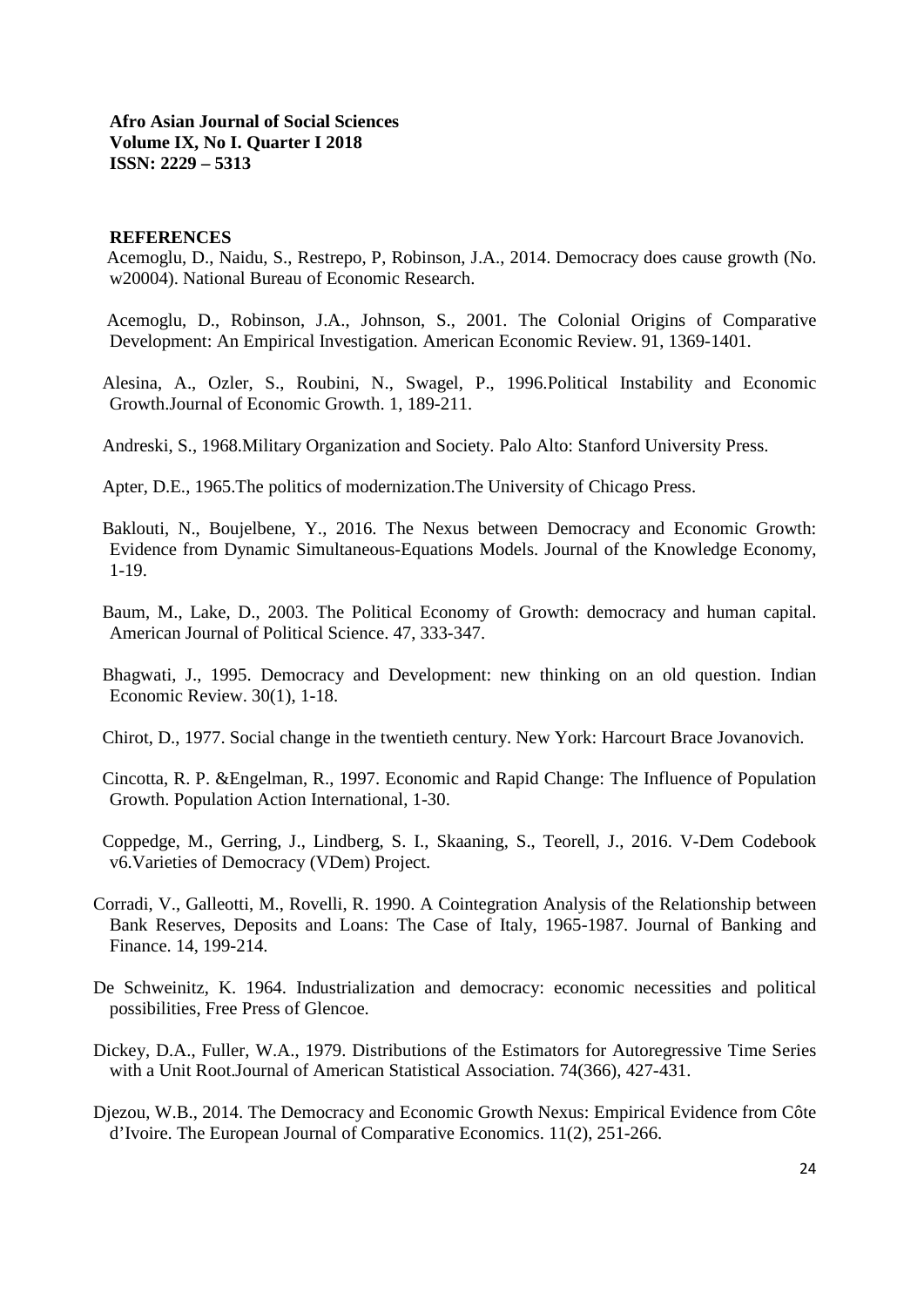- Doucouliagos, C.H., Ulubasoglu, M.A. 2006. Economic Freedom and Economic Growth: Does Specification Make a Difference? European Journal of Political Economy. 22, 60 - 81.
- Feridun, M. 2009. Unit Roots, Structural Breaks and Cointegration Analysis: A Review of the Available Processes and Procedures and an Application. Presented at the Macroeconomics and Financial Economics Workshop: Recent Developments in Theory and Empirical Modelling workshop, Eastern Mediterranean University.
- Gasiorowski, M.J., 2000. Democracy and macroeconomic performance in underdeveloped countries - An empirical analysis.Comparative Political Studies. 33, 319-349.
- Gerring, J., Bond, P., Barndt, W.T., Moreno, C., 2005. Democracy and economic growth: a historical perspective. World Politics. 57(03), 323 - 364.
- Goodin, R.E., 1979. The development-rights trade-off: Some unwarranted economic and political assumptions. Universal Human Rights. 1(2), 31-42.
- Hall, R.E., Jones, C.I., 1999. Why Do Some Countries Produce So Much More Output per Worker than Others? The Quarterly Journal of Economics. 114(1), 83-116.
- Harrington, J., 1992. Harrington: 'The Commonwealth of Oceana and A System of Politics'. Cambridge University Press.
- Hayek, F.A., 1960. The Constitution of Liberty, University of Chicago Press.
- Hendry, D.F., 1995. Dynamic econometrics. Oxford University Press on Demand.
- Heo, U., Tan, A., 2001. Democracy and economic growth: A causal analysis. Comparative Politics. 33(4), 463-473.
- Hibbs, D. A., 1973. Mass political violence: A cross-national causal analysis, 253. New York: Wiley.
- Huntington, S.P., 1987. Understanding political development: An analytic study. Boston: Little Brown.
- Koop, G., 2000. Analysis of Economic Data, second ed. John Wiley, England: UK.
- Kuznets, S., 1959.Economic Growth and Income Inequality.American Economic Review. 45(1), 1–28.
- Levine, R., Renelt, D., 1992. A Sensitivity Analysis of Cross-Country Growth Regressions.American Economic Review. 82(4), 942–963.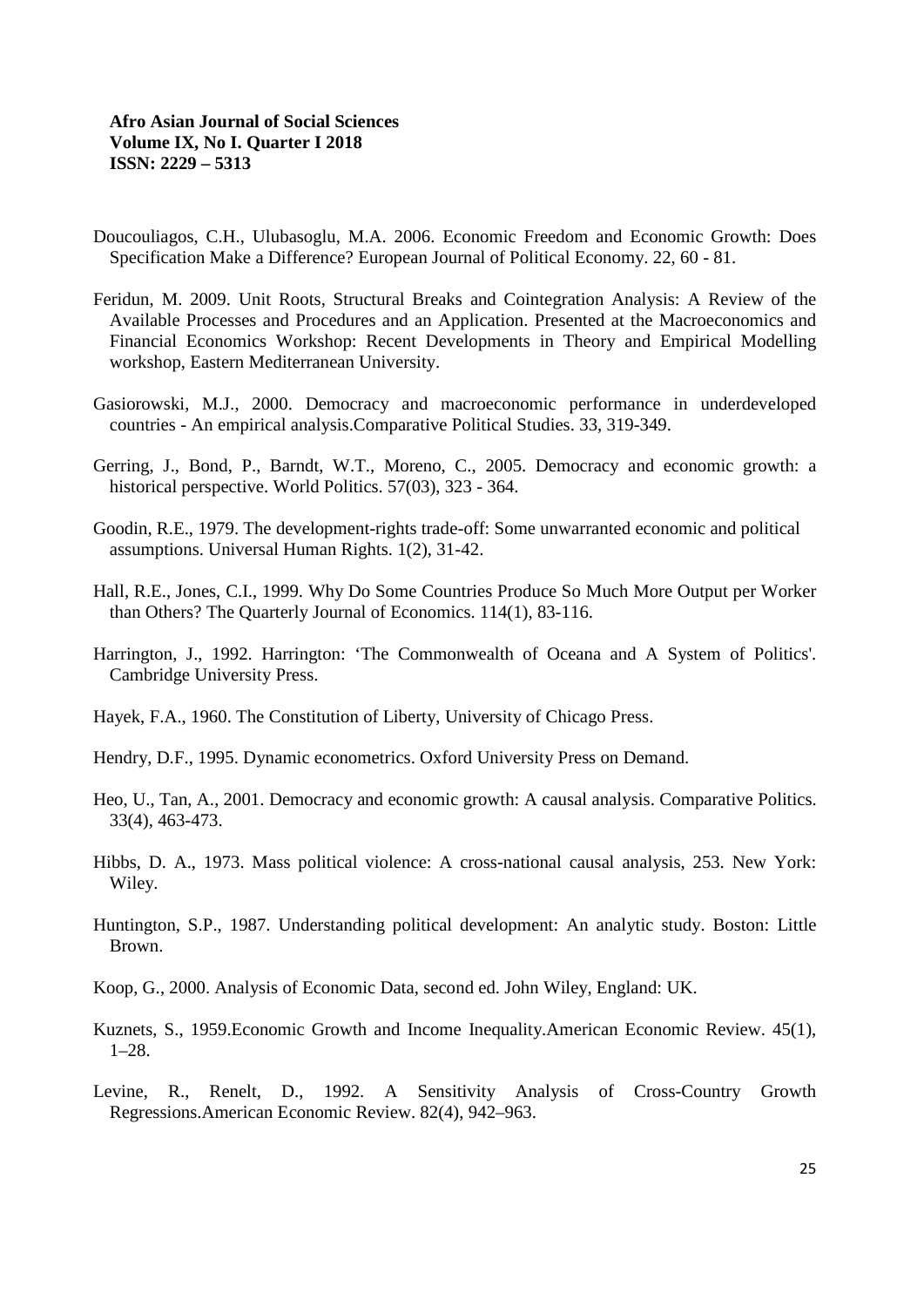- Marsh, R.M., 1979. Does democracy hinder economic development in the latecomer developing nations? Comparative Social Research. 2(2), 215-248.
- McCord, W.M., 1965. The springtime of freedom: evolution of developing societies (No. 321.7), Oxford University Press.
- Narayan, P.K., Narayan, S., Smyth, R., 2011. Does democracy facilitate economic growth or does economic growth facilitate democracy? An empirical study of Sub-Saharan Africa.Economic Modelling. 28, 900–910.
- Papaioannou, E., Siourounis, G., 2008. Democratisation and Growth.The Economic Journal. 118 (October), 1520–1551.
- Pesaran, M.H., Shin, Y., Smith, R.J., 2001. Bounds Testing Approaches to the Analysis of Level Relationships.Journal of Applied Econometrics. 16(3), 289-326.
- Phillips, P.C.B., Perron, P., 1988. Testing for a Unit Root in Time Series Regression.Biometrica. 75(2), 335-346.
- Przeworski, A., Limongi, F., 1993.Political Regimes and Economic Growth.Journal of Economic Perspectives.7, 51- 69.
- Pye, L.W., 1966. Aspects of political development: an analytic study, Little, Brown and Company.
- Rao, V., 1985.Democracy and Economic Development.Studies in Comparative International Development. 39, 67-81.
- Ray, S., Ray, I.A., 2011. Regional analysis on the relationship between Economic Growth and Democracy: Evidence from India. Afro Asian Journal of Social Sciences, 2(2.3).
- Santana-Gallego, M., Ledesma-Rodríguez, F., Pérez-Rodríguez, J.V., 2011. Tourism and trade in OECD countries. A dynamic heterogeneous panel data analysis.Empirical Economics. 41(2), 533-554.
- Sims, C.A., Stock, J.H., Watson, M.W., 1990.Inference in Linear Time Series Models with Some Unit Roots.Econometrica. 58, 113-145.
- Sirowy, L., Inkeles, A., 1990. The Effects of Democracy on Economic Growth and Inequality: A review. Studies in Comparative International Development. 25(1), 126–157.
- Song, H., Witt, S.F., Li, G., 2008. The advanced econometrics of tourism demand.Routledge.
- Stock, J.H., Watson, M.W., 1987.Testing for Common Trends.Journal of the American Statistical Association. 83(404), 1097-1107.